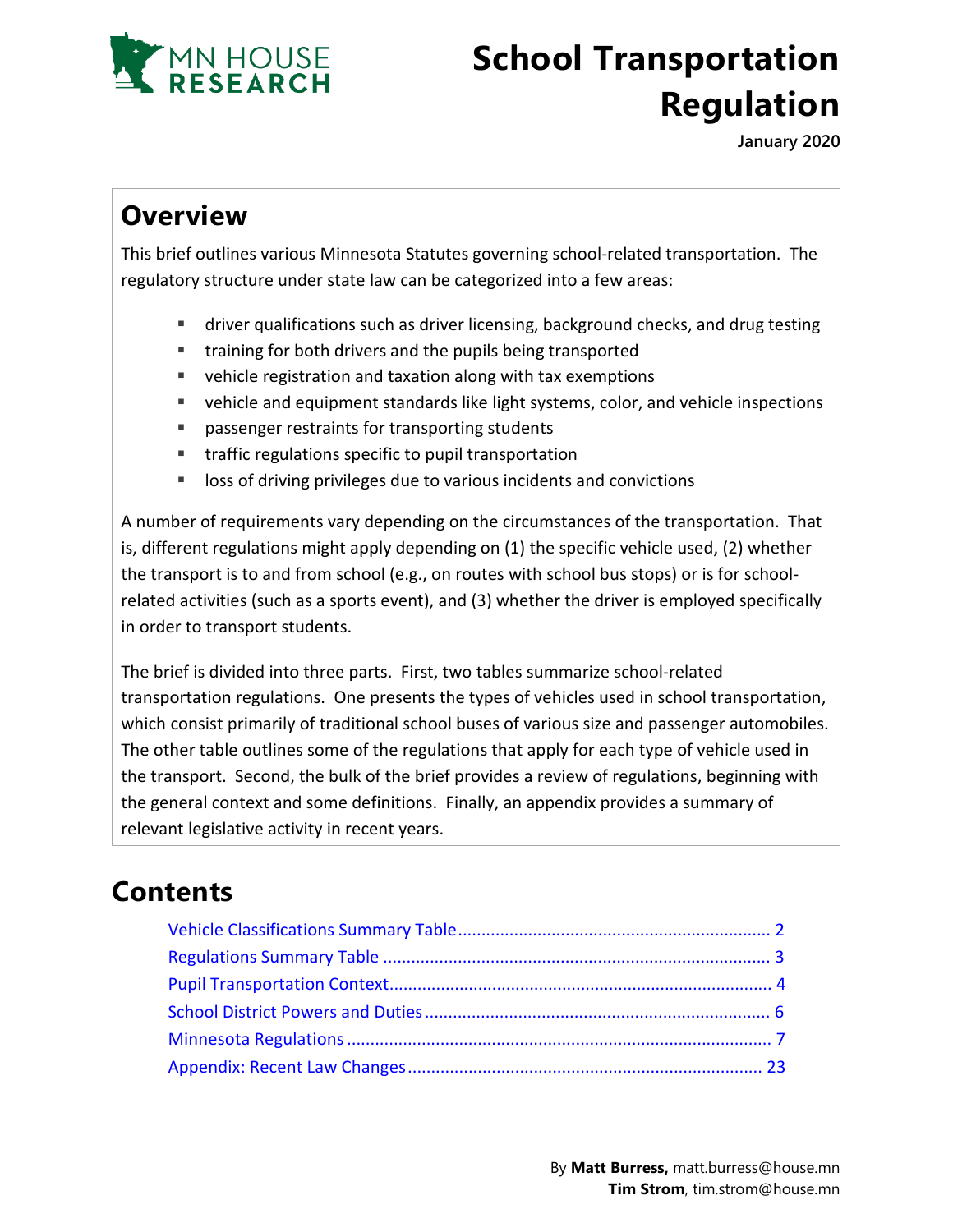## <span id="page-1-0"></span>**Vehicle Classifications Summary Table**[1](#page-1-1)

| Vehicle | <b>Type</b>    | Description                                                                                                                                                                                                                                                                                                                                     | 2017-18<br>Fleet <sup>2</sup> |
|---------|----------------|-------------------------------------------------------------------------------------------------------------------------------------------------------------------------------------------------------------------------------------------------------------------------------------------------------------------------------------------------|-------------------------------|
|         | A              | Smallest of the traditional yellow school buses, built on<br>a cutaway front-section chassis, with a passenger<br>entrance door behind the front wheels and a separate<br>left-side driver's door. They are further divided into<br>type A-I buses and type A-II buses based on vehicle<br>weight (at 14,500 pounds).                           | 1,624                         |
|         | B              | Moderate-sized bus built on a stripped chassis, with a<br>passenger door located behind the front wheels. They<br>are further classified into type B-I and type B-II based on<br>weight (at 10,000 pounds).                                                                                                                                     | 268                           |
|         | $\mathsf{C}$   | Large conventional school bus common throughout<br>Minnesota. The engine is located in front of the driver<br>and the entrance door is behind the front wheels. It can<br>be built on a chassis with a hood assembly, or on a<br>cutaway truck chassis or truck chassis with a cab having<br>a gross vehicle weight greater than 21,500 pounds. | 8,757                         |
|         | D              | Large, transit-style bus with an entrance door in front of<br>the front wheels. The engine is not located in front of<br>the windshield, and is often in the rear.                                                                                                                                                                              | 1,458                         |
|         | III            | A passenger automobile (including minivans, SUVs, and<br>station wagons), van, or in some cases a vehicle<br>commonly considered a school bus. It must have (1)<br>capacity for ten or fewer people including the driver,<br>and (2) a maximum weight of 10,000 pounds. See page<br>8.                                                          | 6,293                         |
|         | <b>MFSAB</b>   | A "multifunction school activity bus" (MFSAB) is a<br>school bus that lacks some features specific to other<br>school buses. See page 7.                                                                                                                                                                                                        | 74                            |
|         | Motor<br>coach | A motor coach is not a school bus and is not specifically<br>defined in state statute. Generally it has an entrance<br>door in front of the front wheels, storage capacity<br>underneath the passenger seating area, separated<br>seats, and an upgraded interior.                                                                              | 0                             |

<span id="page-1-1"></span><sup>1</sup> Images sources: http://busspecifications.com; http://www.vanandcardesks.com; http://online.wsj.com; http://www.coachne.com; http://www.schoolbusfleet.com; http://www.ford.com; https://www.trackschoolbus.com

<span id="page-1-2"></span><sup>2</sup> Counts include school district and contractor-owned vehicles in Minnesota. Additional data is available at: http://w20.education.state.mn.us/MDEAnalytics/DataTopic.jsp?TOPICID=47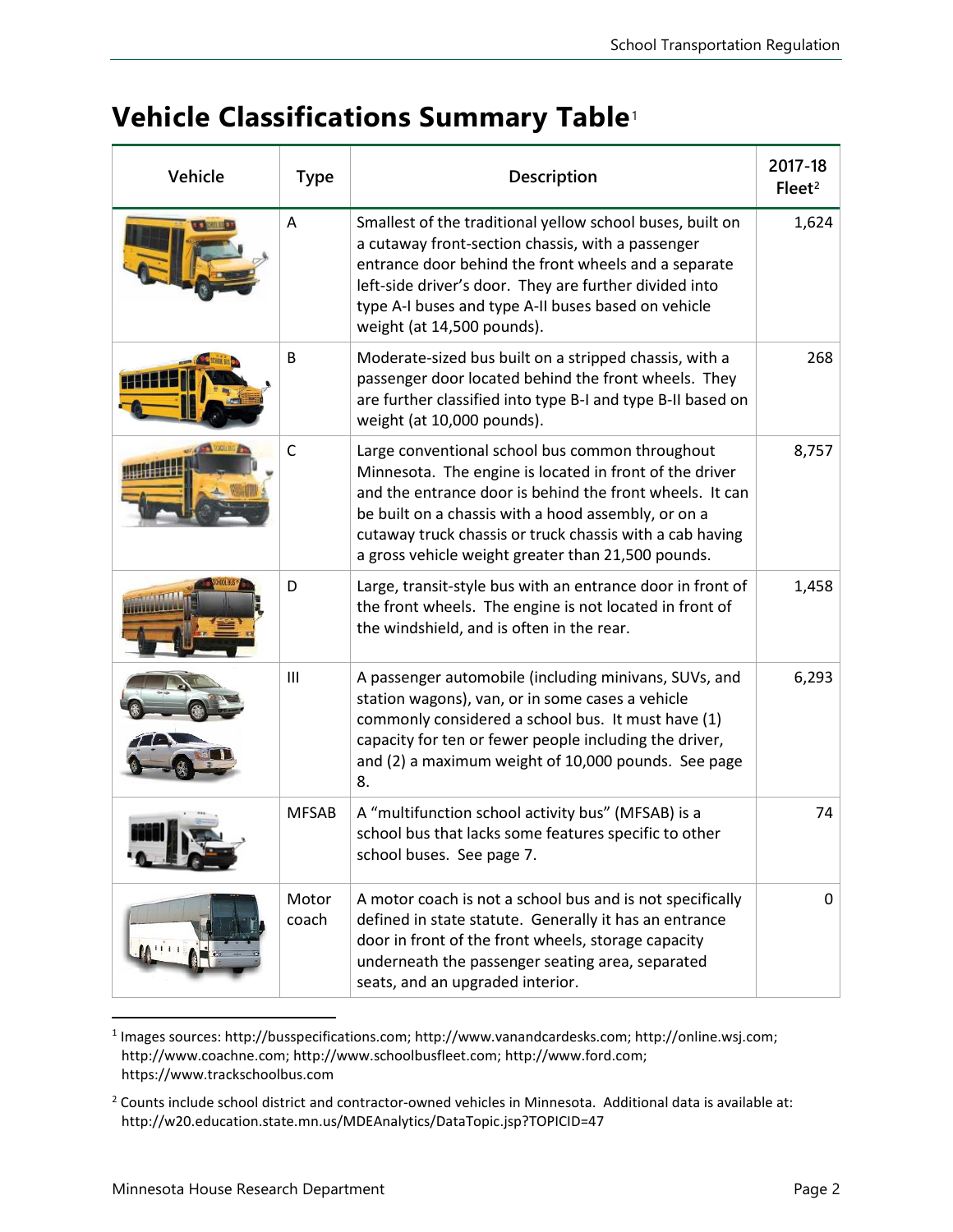## <span id="page-2-0"></span>**Regulations Summary Table**

| Category                                   | <b>General Pupil</b><br>Transportation                                 | <b>Transportation for</b><br><b>Activities</b>                | <b>Smaller Vehicle Pupil</b><br>Transportation            |  |  |  |
|--------------------------------------------|------------------------------------------------------------------------|---------------------------------------------------------------|-----------------------------------------------------------|--|--|--|
| Vehicles                                   | Type A, B, C, or D school<br>bus or MFSAB                              | Type A-I school bus or<br><b>MFSAB</b>                        | Type III vehicle                                          |  |  |  |
| Allowed forms of<br>transportation         | To and from school,<br>except in MFSAB; for<br>activities              | For activities only (not to<br>and from school)               | To and from school; for<br>activities                     |  |  |  |
| Driver's employment<br>status              | Not specified                                                          | Cannot be employed<br>solely for pupil<br>transportation      | Employed by school or<br>bus contractor                   |  |  |  |
| Minimum class of<br>driver's license       | Class C, B, or A with both<br>school bus and<br>passenger endorsements | Can be class D<br>(depending on vehicle<br>weight & capacity) | Class D with no<br>endorsement                            |  |  |  |
| Physical exam                              | Required                                                               | Required                                                      | Might be required"                                        |  |  |  |
| License verification                       | Annual                                                                 | Annual                                                        | Annual                                                    |  |  |  |
| Background check                           | Required                                                               | Required                                                      | Required                                                  |  |  |  |
| Pre-employment<br>drug testing             | Required                                                               | None                                                          | Might be required"                                        |  |  |  |
| Drug and alcohol<br>testing                | Required                                                               | If employer requires                                          | Might be required by<br>statute or employer <sup>ii</sup> |  |  |  |
| Driving incident notification to employer: |                                                                        |                                                               |                                                           |  |  |  |
| By employee                                | Required                                                               | None                                                          | Required                                                  |  |  |  |
| By courts                                  | On certain offenses                                                    | On certain offenses                                           | On certain offenses                                       |  |  |  |
| Removal of driving<br>privileges           | On certain offenses                                                    | On certain offenses                                           | On certain offenses                                       |  |  |  |
| Driver training                            | Annual                                                                 | Annual                                                        | Annual                                                    |  |  |  |
| Ownership of vehicle                       | Not specified                                                          | Must be owned, leased,<br>or contracted by school             | Must be owned, leased,<br>or contracted by school         |  |  |  |
| Vehicle inspections:                       |                                                                        |                                                               |                                                           |  |  |  |
| By State Patrol                            | Annual                                                                 | Annual                                                        | Annual                                                    |  |  |  |
| By driver (pretrip)                        | Required for each day                                                  | Required for each day                                         | Required for each day                                     |  |  |  |
| <b>Restriction highlights</b>              | Cell phones                                                            | Cell phones; stop-arm<br>and lighting systems                 | Pupil loading /<br>unloading; cell phones                 |  |  |  |
| <b>Notes</b>                               |                                                                        |                                                               |                                                           |  |  |  |

<sup>i</sup> This set of regulations applies to MFSABs that are equivalent to type A-I school buses in size and capacity. <sup>ii</sup> This is required except that employees of a school are exempt if not hired solely to drive type III vehicles. Minn. Stat. § [171.02,](https://www.revisor.mn.gov/statutes/cite/171.02) subd. 2b.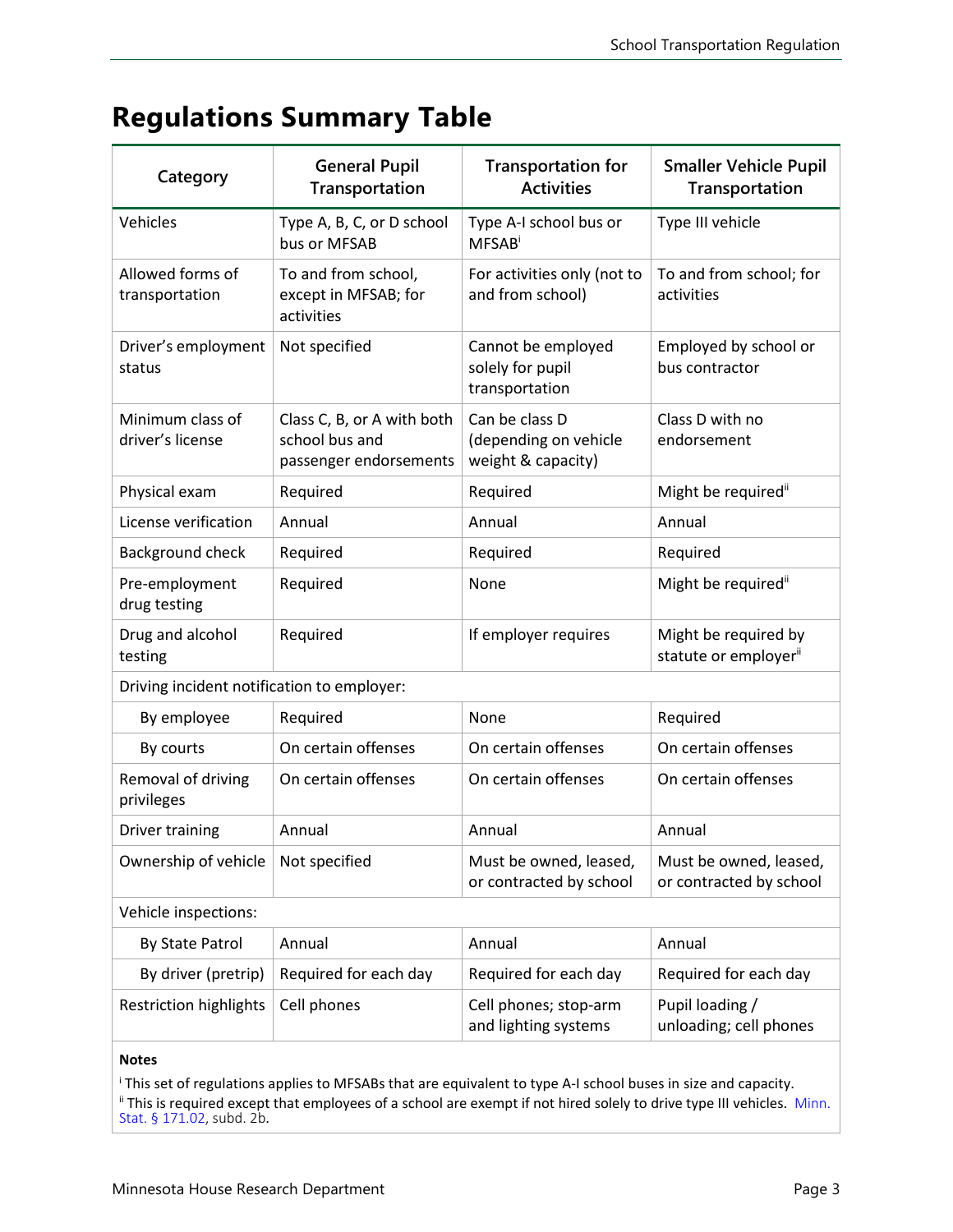## <span id="page-3-0"></span>**Pupil Transportation Context**

## **Types of Student Transportation**

Student transportation takes place in various circumstances. Despite the variety, school transportation can be divided into two basic types. They are (1) "to and from" transportation, which refers to transporting students to school and back to their homes or a drop-off/pickup location, and (2) "point-to-point" or "activities" transportation, which refers to transporting pupils to educational activities or school-related programs. To and from transport generally occurs on a regular schedule and fixed route, whereas point-to-point transportation is more likely to be occasional.

Transportation is provided by school districts, private school bus contractors, nonpublic schools, private and public preschools, and other childcare providers. Employees of these organizations who drive may do so professionally (working full-time as a driver), have some amount of driving as part of the person's job role, or perform driving as an incidental or occasional part of the job. Examples include:

- an employee of a private bus company who transports students to and from school daily, under contract with a school district;
- a school district employee who is the primary person providing transportation to special events, which is done as part of his or her regular job duties; and
- a teacher or coach taking a few students in a van to an event, whether regularly throughout the school year or on occasion.

## **Jurisdiction and Application**

The state of Minnesota has primary jurisdiction over school bus equipment, safety, operations, inspections, school district auditing, and driver licensing. The structure of state regulations applies when a school (directly or through a bus contractor) provides transportation to its students, including when transporting pupils to and from home as well as for activities such as sports and academic trips. State statutes governing pupil transportation do not typically draw a distinction among public schools, school districts, charter schools, and traditional nonpublic schools (e.g., private parochial schools). (Unless otherwise noted, the laws apply to all types of schools.)

Multiple state agencies are involved in pupil transportation policy and enforcement.

- **The Department of Public Safety is designated in statute as having primary** responsibility over school transportation safety, which is through an Office of Pupil Transportation Safety in the State Patrol. [Minn. Stat. § 169.435](https://www.revisor.mn.gov/statutes/cite/169.435).
- The Department of Education administers transportation-related state funding to school districts and is involved in various school district transportation operations and policy matters.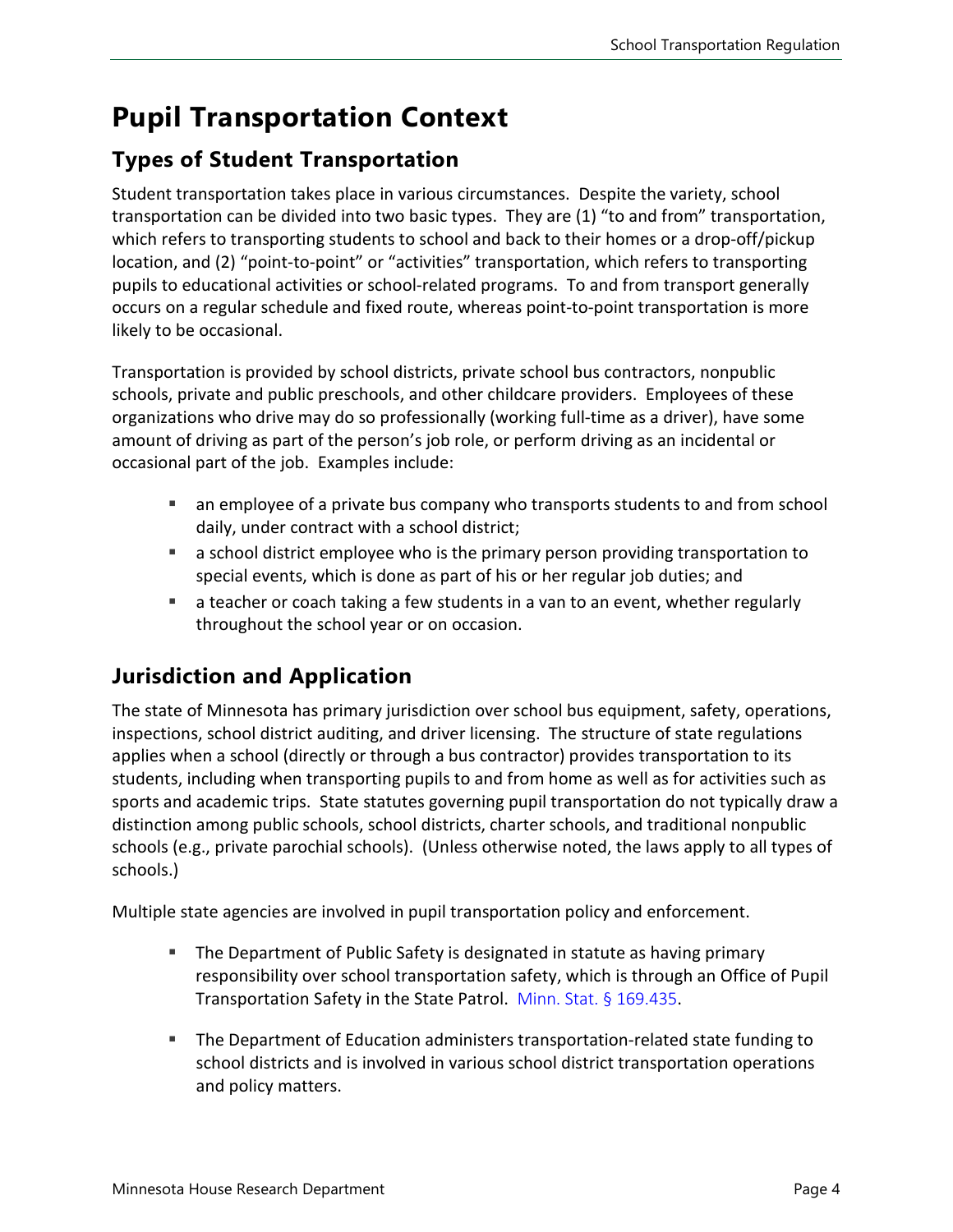**Driver licensing is handled by Driver and Vehicle Services in the Department of Public** Safety, which oversees any required knowledge and road tests, and establishes conditions for physical exams and background checks.

The state's role in school transportation oversight preempts policies set by school districts, but the districts can establish additional requirements, procedures, and administrative details (such as in setting busing routes).

There are federal regulations as well, which mainly apply to vehicle manufacturers (establishing various vehicle design and engineering standards) and commercial driver's license holders (covering things like limits on the number of traffic tickets a bus driver can get before a commercial driver's license is suspended, and drug and alcohol testing for such drivers).

### **Restricted Use of School Buses for General Transportation**

State statutes limit use of traditional yellow school buses to only pupil transportation, although there are exceptions for some situations. This restriction is in effect based on how a vehicle is permitted to be equipped if it is not used to transport students. Namely, a vehicle originally manufactured as a school bus that is not actually used as a school bus or Head Start bus cannot:

- bear a "school bus" sign;
- **be painted yellow; or**
- be equipped with school bus-related equipment (which likely includes the stop-arm and lighting systems). [Minn. Stat. §§ 169.441,](https://www.revisor.mn.gov/statutes/cite/169.441) subd. 3; [169.448,](https://www.revisor.mn.gov/statutes/cite/169.448) subd. 1.

There are exceptions to the equipment and appearance limitations when (1) the vehicle is owned by or under contract to a school district and operated as a charter or leased bus; (2) the bus is used under contract with a tax-exempt entity for a special event and in conformance with motor carrier regulations; (3) the bus is operated by a day activity center and a specified set of conditions are met; or (4) the bus is operated by a licensed childcare provider and some additional conditions are met. [Minn. Stat. §§ 169.011,](https://www.revisor.mn.gov/statutes/cite/169.011) subd. 71 (a); [169.4475;](https://www.revisor.mn.gov/statutes/cite/169.4475) [169.448](https://www.revisor.mn.gov/statutes/cite/169.448), subd. 1.

Buses used by childcare providers under the exception must:

- have the stop-arm removed;
- have the lighting systems deactivated;
- be identified as a "childcare bus" on the front and rear; and
- have the name, address, and phone number of the provider on the vehicle door. [Minn. Stat. § 169.448](https://www.revisor.mn.gov/statutes/cite/169.448), subd. 1.

There also are driver-related requirements for operation of childcare provider buses (which are based on the prerequisites for some drivers of type A-I school buses).[3](#page-4-0)

<span id="page-4-0"></span><sup>&</sup>lt;sup>3</sup> The driver regulations are that: the bus operator is not solely hired to provide transportation; the transport is not "to and from" residences and the school or childcare center; the employer (e.g., childcare center or bus transport contractor) has a program for operator training and certification; the driver has a physical examination; there is a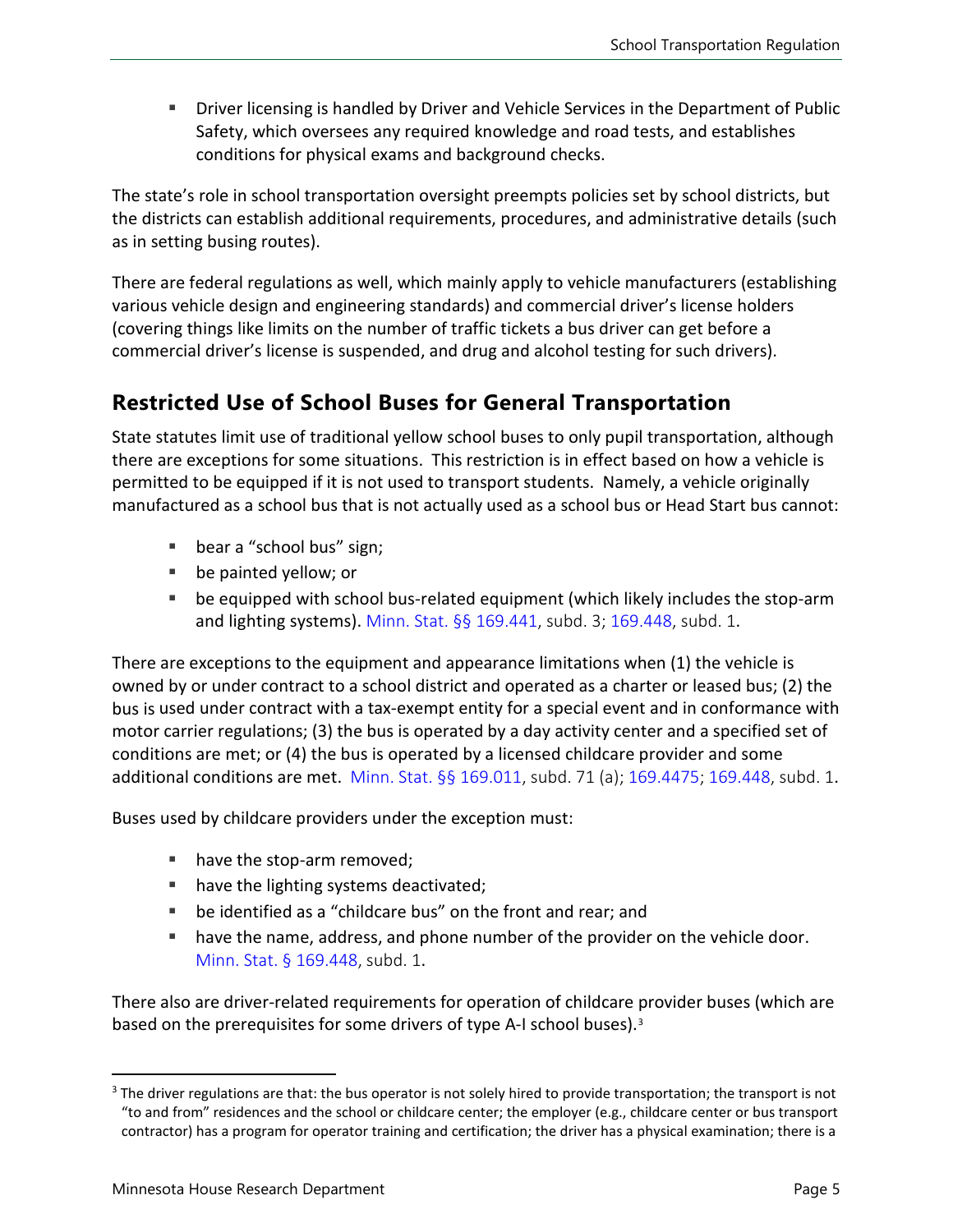## <span id="page-5-0"></span>**School District Powers and Duties**

### **Mandatory Transportation**

Minnesota law requires school districts to transport any student to and from school if the student lives more than two miles from the school. [Minn. Stat. § 123B.88,](https://www.revisor.mn.gov/statutes/cite/123B.88) subd. 1. A school district is also required to provide equal transportation for nonpublic school children residing in its district boundaries. However, there are exceptions, such as when a student's eligibility to ride has been revoked.

A charter school is subject to the same two mile mandate as school districts for its students who live within the borders of the school district where the charter school is geographically located. A charter school may choose to (1) provide transportation itself, or (2) require the school district where it is geographically located to provide this service and forgo related funding. [Minn. Stat. § 124E.15](https://www.revisor.mn.gov/statutes/cite/124E.15).

State law requires school districts to provide additional transportation services under other circumstances, including:

- to a student with a disability when included in the student's individualized education program (IEP);
- to a nonresident pupil who attends a school in the district through open enrollment, providing transportation from the serving district's border to the school being attended; and
- to a resident pupil attending a charter school that is located within the district, if the charter school has declined to provide transportation services to its students.

Districts have discretion to provide transportation services beyond the minimum set in state statutes, such as within the two-mile radius or for extracurricular activities. A school district can provide pupil transportation services by operating its own fleet of school buses, contracting with a private vendor, or using a combination of district-operated and contracted services.

For more information on funding and fees related to pupil transportation, see the Minnesota House Research Department's *[Minnesota School Finance](https://www.house.leg.state.mn.us/hrd/pubs/mnschfin.pdf)* guide.

## **School Bus Routes and Stops**

Minnesota Statutes grant substantial authority to the board of a school district or charter school to oversee the logistics of pupil transportation. The statute states:

"When transportation is provided, scheduling of routes, establishment of the location of bus stops, manner and method of transportation, control and discipline of school children, the determination of fees, and any other matter

background investigation; the driver's license is annually verified; the driver has not been recently convicted of various automotive and DWI-related offenses; and the driver is trained on use of child safety restraints. [Minn. Stat. §§ 169.448,](https://www.revisor.mn.gov/statutes/cite/169.448) subd. 1; [171.02,](https://www.revisor.mn.gov/statutes/cite/171.02) subd. 2a.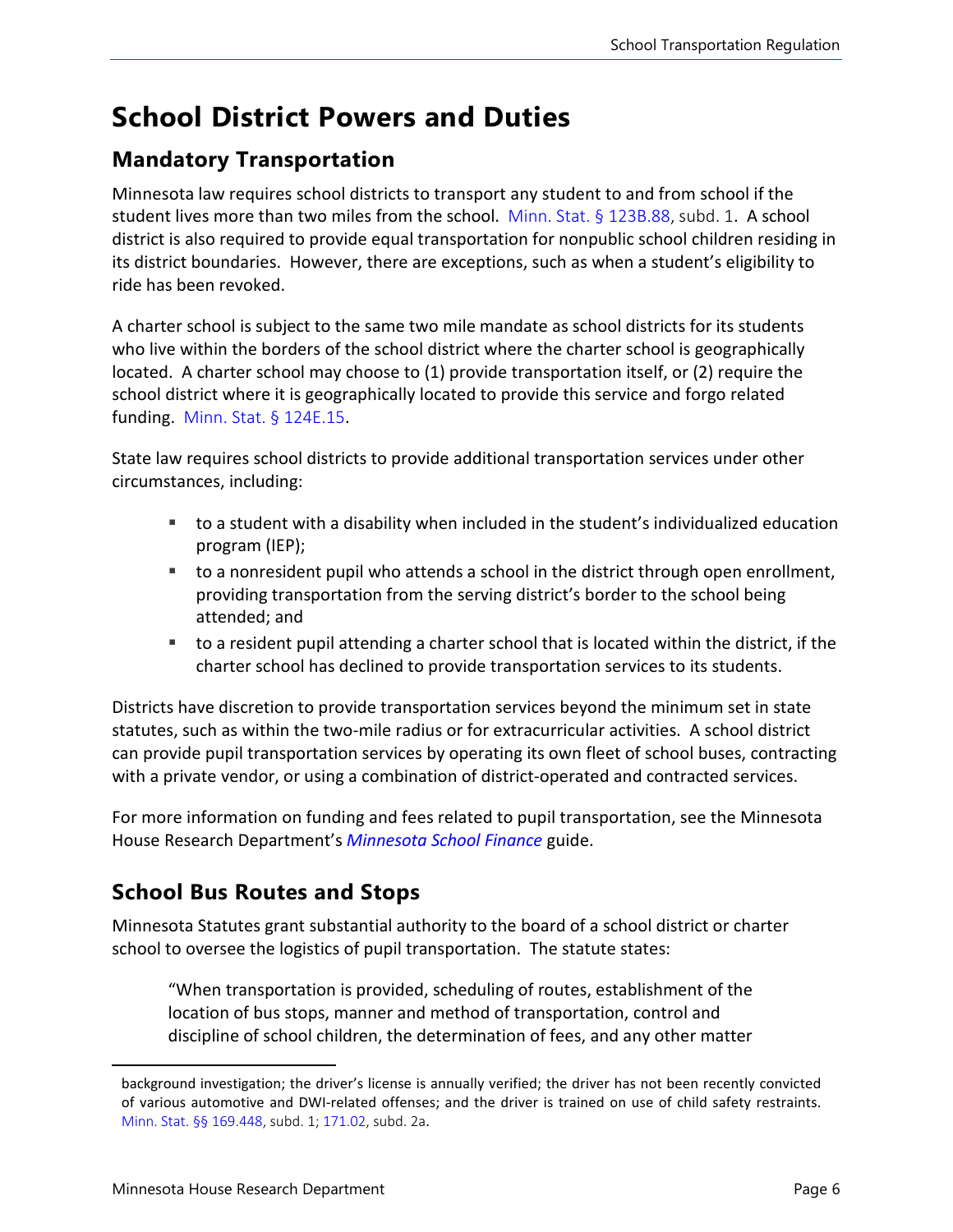relating thereto must be within the sole discretion, control, and management of the board." [Minn. Stat. § 123B.88,](https://www.revisor.mn.gov/statutes/cite/123B.88) subd. 1.

This is the general authority schools rely on when setting bus schedules and locating school bus stops. However, the authority is further constrained by both state statute and administrative rule to ensure that school buses do not stop to load or unload students in locations that could endanger students. For instance, school buses must load and unload on the right side of the road, and there is a general prohibition on loading or unloading students in a right-turn lane unless specific conditions are met.<sup>[4](#page-6-2)</sup> [Minn. Stat. §](https://www.revisor.mn.gov/statutes/cite/169.443) 169.443, subd. 2; Minn. [Rules parts 7470.1000,](https://www.revisor.mn.gov/rules/7470.1000/) [7470.1100.](https://www.revisor.mn.gov/rules/7470.1100/)

## <span id="page-6-0"></span>**Minnesota Regulations**

This section reviews a variety of safety regulations governing school-related transportation, focusing on relevant definitions, driver qualification requirements, training, equipment standards, and special traffic regulations. The requirements and regulations for Head Start bus drivers and buses operated by childcare providers are generally the same or similar, but some differences are not discussed.

## **Definitions and Classifications**

#### **School Buses**

State law categorizes school buses as type A, B, C, or D, and it defines two additional special classifications of vehicles used to transport students: multifunction school activity buses and type III vehicles. Minn. Stat.  $\S$  169.011, subd. 71. The type A to D buses comprise what is traditionally considered a school bus; key characteristics include a yellow color, markings indicating that it is a school bus, special flashing lights, and a stop sign located on an arm that swings out from the driver's side of the bus. The difference in types rests mainly on the bus design (such as chassis and door location) and vehicle weight.

Type A school buses are further categorized into type A-I buses, which can weigh up to 14,500 pounds, and type A-II buses, which weigh over 14,500 pounds and up to 21,500 pounds.

#### <span id="page-6-1"></span>**Multifunction School Activity Buses**

A multifunction school activity bus (MFSAB) is physically the same as a type A, B, C, or D school bus, except that the vehicle:

- does not have a stop-arm that extends from the side;
- does not have flashing lights for loading and unloading students; and

<span id="page-6-2"></span> $4$  Following a 2017 law change, the conditions for using a right-turn lane are that (1) the bus stop is designated by the district's transportation safety director, (2) the driver stops at the extreme right side of the turn lane, and (3) the driver uses warning amber lights, red lights, and stop-arm system, unless directed otherwise by the school board. A corresponding administrative change to conform with the revised statute is impending.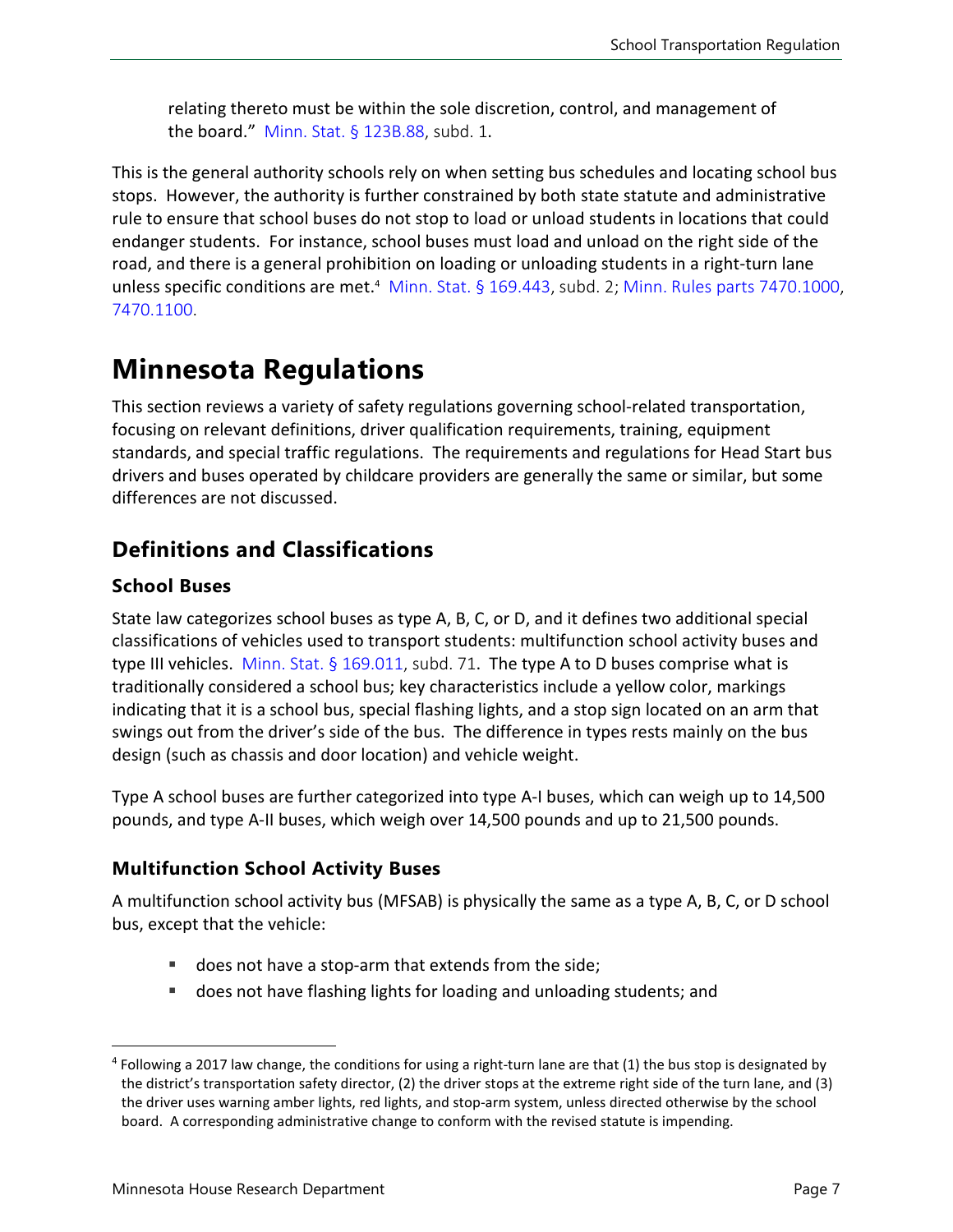■ cannot be painted the standard school bus yellow.

Further, an MFSAB cannot be used to transport students to and from home. [49 C.F.R. Part 571;](https://www.law.cornell.edu/cfr/text/49/part-571) [Minn. Stat. §§ 169.011](https://www.revisor.mn.gov/statutes/cite/169.011), subd. 71; [169.4501](https://www.revisor.mn.gov/statutes/cite/169.4501), subd. 1.

#### <span id="page-7-0"></span>**Type III Vehicles**

Type III vehicles are distinct from the traditional yellow school bus. It is essentially a classification for vehicles that are not commonly viewed as school buses but nonetheless are used to transport students in a school-related context. While type A to D school buses take the form of the typical yellow school bus, a type III vehicle is a passenger car (including a minivan, SUV, or station wagon), van, or in some cases a small bus. The difference between a family automobile and a type III vehicle is not the vehicle itself but instead lies in its use: type III vehicles are used by schools for pupil transportation.

A type III vehicle must:

- be built to carry no more than ten people, including the driver;
- weigh 10,000 pounds or less; and
- be less than 12 years old (unless it meets federal occupant safety standards that apply to school buses). [Minn. Stat. §§ 169.011](https://www.revisor.mn.gov/statutes/cite/169.011), subd. 71; [169.454,](https://www.revisor.mn.gov/statutes/cite/169.454) subd. 2.

While typically a passenger automobile, the type III vehicle classification includes a vehicle normally recognized as a school bus if it meets the capacity and weight limits. (It cannot have a stop-arm or eight-light warning system and cannot be painted school bus yellow. [Minn. Stat. §](https://www.revisor.mn.gov/statutes/cite/169.454)  [169.454,](https://www.revisor.mn.gov/statutes/cite/169.454) subd. 3.) Note that because of seating capacity, the definition of a type III vehicle excludes 15-passenger vans.

Arguably, type III vehicles are not included within the usual meaning of "school bus" in some parts of Minnesota Statutes.[5](#page-7-1)

#### **Other Types of Vehicles**

A **motor coach**, such as is used by Jefferson Lines, Greyhound, and private tour bus providers, is not specifically defined in statute. A school district is explicitly prohibited from acquiring, owning, or operating a motor coach. [Minn. Stat.](https://www.revisor.mn.gov/statutes/cite/169.448)  $\S$  169.448, subd. 2. The school district can, however, contract with a carrier to obtain some transportation services on a motor coach. (This option is more likely to be used for longer trips.) A nonpublic school is prohibited from operating a motor coach for school activities unless the school is registered as a motor carrier of passengers.

Although not explicitly defined in statute, a **commercial bus** includes a vehicle originally manufactured as a school bus but used for activities besides pupil transportation. While some

<span id="page-7-1"></span><sup>5</sup> Due to their distinct status, type III vehicles are not included in any reference to "school bus" within this information brief unless they are specifically identified.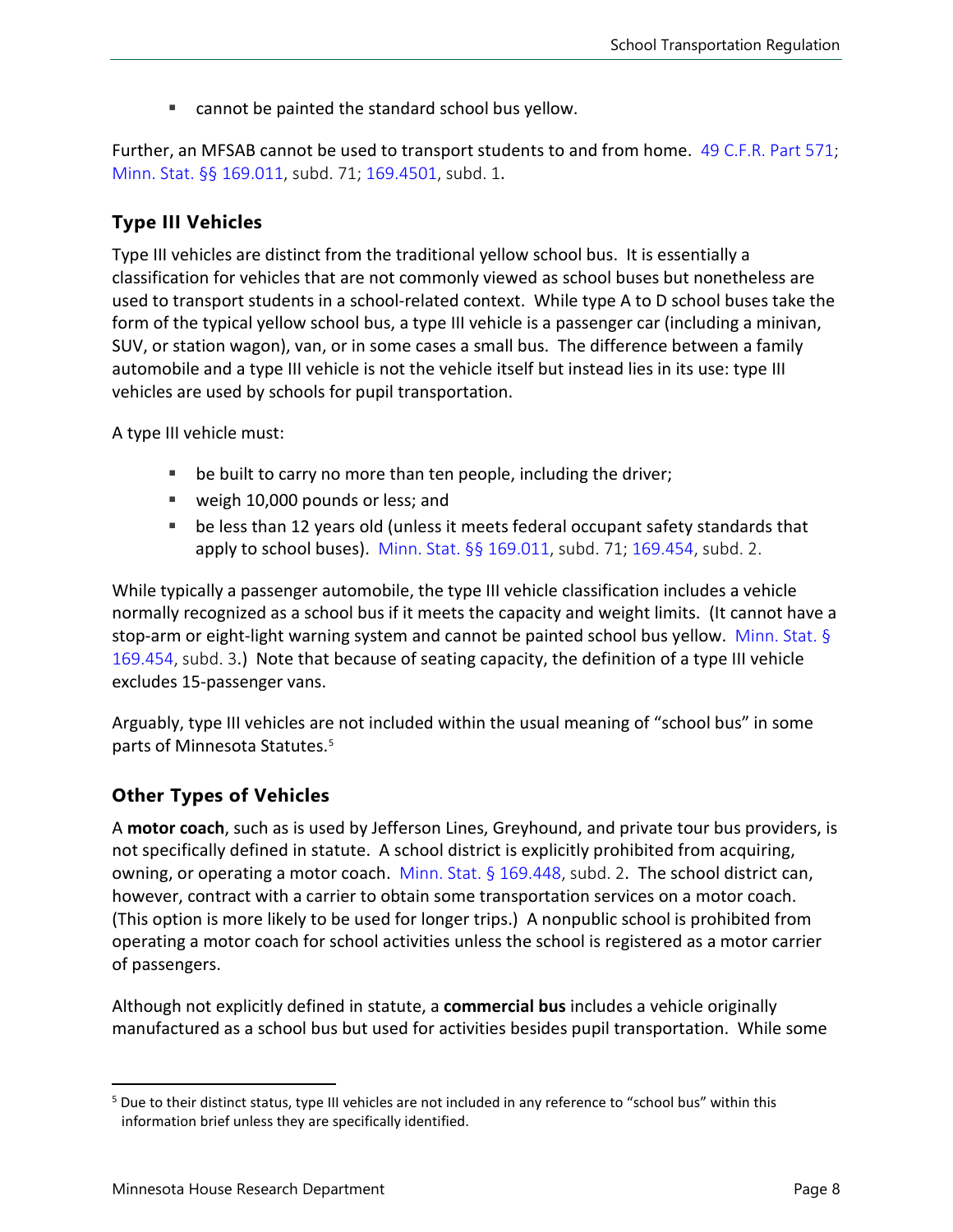exceptions apply, such vehicles are generally registered as buses and bear a "BY" plate. [Minn.](https://www.revisor.mn.gov/statutes/cite/168.013) [Stat. § 168.013,](https://www.revisor.mn.gov/statutes/cite/168.013) subd. 1f.

#### **Types of Driver's Licenses**

Driver's licenses are divided into four classes that establish a range of vehicles the license holder can legally operate. Class D, which is a standard driver's license, is the most restrictive. Commercial driver's licenses consist of classes C, B, and A (each of which reflect expanding driving privileges, with class A the least restrictive).

Licenses can also have endorsements, which are special privileges for operating specific vehicles (such as a motorcycle). Each endorsement works as an optional add-on to enable the additional privileges. Some endorsements are only available for certain classes of license. For pupil transportation the two relevant endorsements are a **school bus endorsement** and a **passenger endorsement**.

#### **Driver Qualifications**

#### **Driver's License**

In general, to transport students a commercial driver's license (CDL) with a school bus endorsement as well as a passenger endorsement is required. This requirement applies to all type B, C, or D school buses and corresponding MFSABs (i.e., within the same weight and seating capacity limits), as well as to drivers of a type A school bus with some exceptions. [Minn.](https://www.revisor.mn.gov/statutes/cite/171.02)  [Stat. §§ 171.02](https://www.revisor.mn.gov/statutes/cite/171.02), subd. 2; [171.321](https://www.revisor.mn.gov/statutes/cite/171.321), subd. 1.

A commercial driver's license with the relevant endorsements is not required in some scenarios. Noncommercial drivers can operate:

- a type III vehicle; and
- some type A-I school buses or corresponding MFSABs, depending on the capacity of the bus<sup>[6](#page-8-0)</sup> and if the transportation is for activities (not "to and from" transportation such as pickup and drop-off at bus stops).

The two situations are separate, but in both cases the vehicles can be driven with just a class D license if various conditions are met. (Applicable regulations are discussed throughout this brief; for a summary listing see Regulations for Noncommercial Drivers, starting on page [20.](#page-18-0))

#### **Driver's License Verification**

School districts and bus contractors must annually verify that each bus driver who "regularly transports students" has a valid license. This includes a driver of a type III vehicle or multifunction school activity bus. [Minn. Stat. § 171.321](https://www.revisor.mn.gov/statutes/cite/171.321), subd. 5. Under separate provisions,

<span id="page-8-0"></span> $6$  Among the conditions, the bus must have a gross vehicle weight rating of no more than 14,500 pounds and be designed to transport no more than 15 passengers. Minn. Stat. § [171.02](https://www.revisor.mn.gov/statutes/cite/171.02), subd. 2a (p) and (q).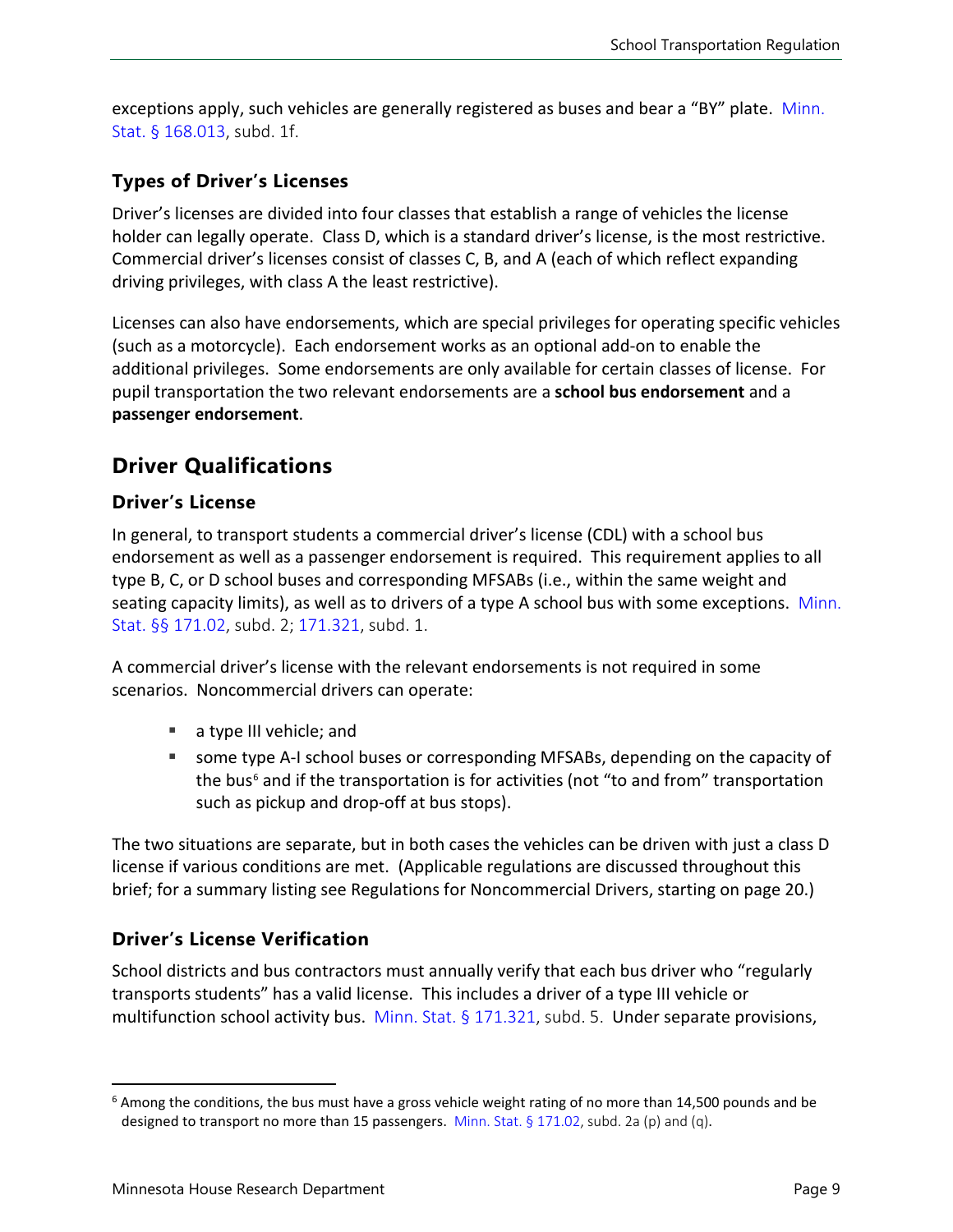drivers of type A-I school buses and type III vehicles are subject to an annual license verification. [Minn. Stat.](https://www.revisor.mn.gov/statutes/cite/171.02)  $\S 171.02$ , subds. 2a (g), 2b (g).

#### **Age**

The minimum age for a school bus driver is 18 (or 21 if providing interstate transportation). [Minn. Stat. § 171.322;](https://www.revisor.mn.gov/statutes/cite/171.322) [49 C.F.R. § 391.11.](https://www.law.cornell.edu/cfr/text/49/391.11)

#### **Physical Exam**

A physical examination is required for a school bus endorsement or operating a type A-I school bus without an endorsement. It is also required of a driver whose only duty is to transport students in a type III vehicle. The exam is required every two years. Minn. Stat.  $\S 171.321$ , subd. 2.

#### **Background Checks**

The Department of Public Safety is required to conduct a background check of applicants for a new or renewed commercial license with a school bus endorsement. The check consists of the person's criminal history and driving record in the state, and must include a national criminal history check if the person has resided in Minnesota for less than five years. The department is authorized to conduct additional checks while the person is licensed. [Minn. Stat. § 171.321](https://www.revisor.mn.gov/statutes/cite/171.321), subd. 3.

A background check is also required for drivers of a type A-I school bus (or corresponding MFSAB) without a school bus endorsement, as well as for drivers of a type III vehicle. The regulations governing the check depend on the type of employee (the check might have already been done for teacher licensure or school district employment). [Minn. Stat. § 171.02,](https://www.revisor.mn.gov/statutes/cite/171.02) subds. 2a (e), 2b (d).

For driver's license holders with a school bus endorsement, the background check is repeated as part of license renewal (normally every four years).

#### **Drug and Alcohol Testing**

Under federal law, drivers with a commercial driver's license are subject to testing for drugs and alcohol. Employers of licensed commercial drivers are required to perform preemployment testing, random testing, reasonable suspicion testing, return to duty testing, follow-up testing, and post-accident testing. While pre-employment testing is for controlled substances, the other types of testing are for both alcohol and controlled substances. [49 C.F.R.](https://www.law.cornell.edu/cfr/text/49/part-382)  [Part 382.](https://www.law.cornell.edu/cfr/text/49/part-382)

District or transportation contractor policies may include drug testing, but it is not required under state law for some noncommercial type A-I school bus drivers (who are operating the bus under the noncommercial driver provision; see Regulations for Noncommercial Drivers, starting on page [20\)](#page-18-0). An applicant for a job that has driving type III vehicles as its sole purpose is required to undergo pre-employment drug testing, and employees must comply with the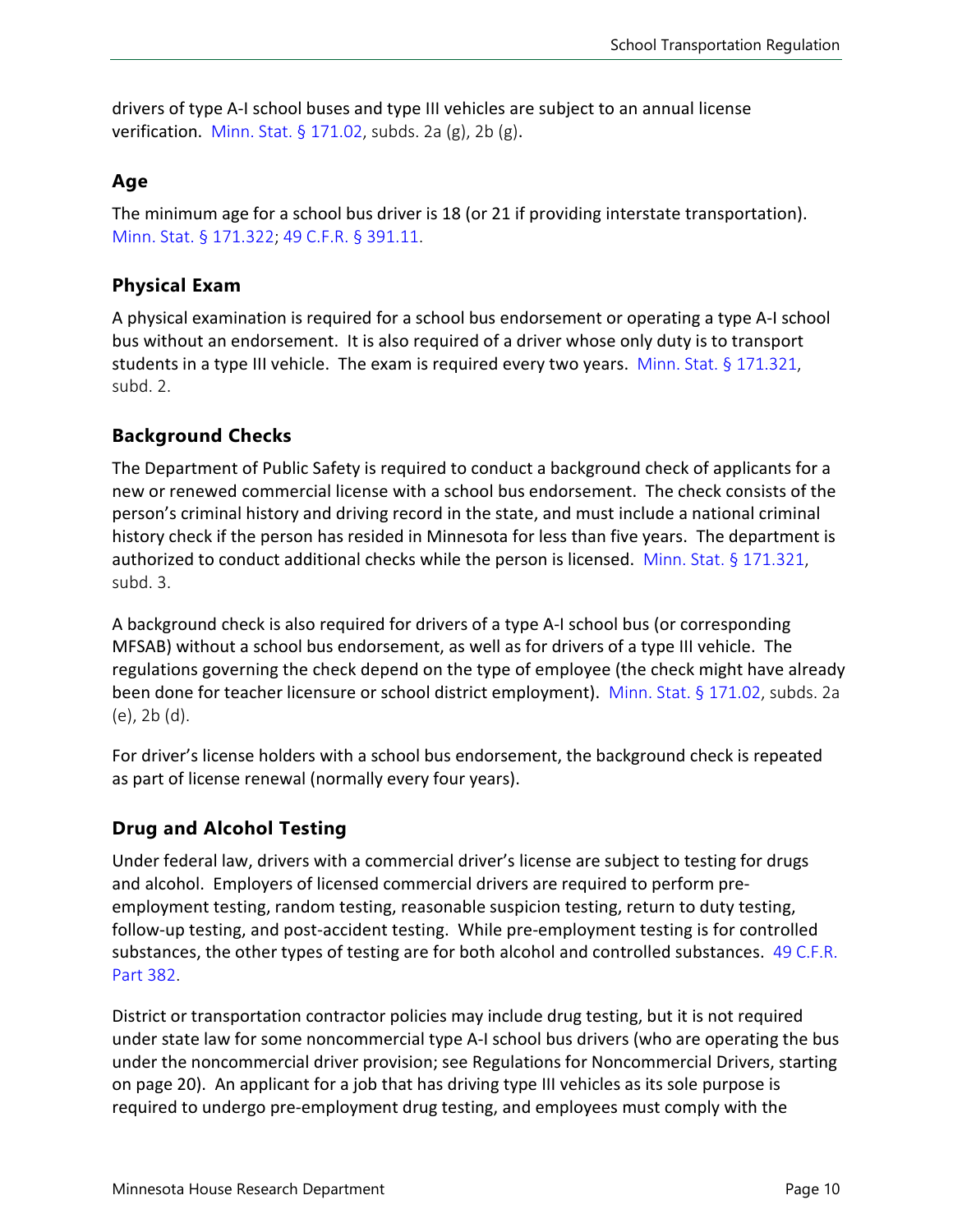employer's drug and alcohol testing program. [Minn. Stat. §§ 171.02](https://www.revisor.mn.gov/statutes/cite/171.02), subd. 2b; [181.951](https://www.revisor.mn.gov/statutes/cite/181.951), subds. 2, 4, 5.

### **Training**

#### **Driver Training for School Buses**

Minnesota Statutes identify a number of basic areas in which a school bus driver (including a type A-I driver operating without a commercial driver's license) must have training or experience in order to be qualified to transport students. Knowledge requirements are set out in general terms, and consist of competency in:

- safe operation of the school bus;
- understanding student behavior;
- **E** encouraging orderly behavior and handling student misconduct;
- knowing relevant laws, rules of the road, and local school bus safety policies;
- handling emergency situations; and
- **safely loading and unloading students.** [Minn. Stat. §§ 171.02,](https://www.revisor.mn.gov/statutes/cite/171.02) subd. 2a (d); [171.321](https://www.revisor.mn.gov/statutes/cite/171.321), subd. 4.

In addition, a person driving a type A-I school bus without a commercial driver's license must receive training in the use of child restraints following federal guidance, if restraints are used in the vehicle. [Minn. Stat. § 171.02,](https://www.revisor.mn.gov/statutes/cite/171.02) subd. 2a (l).

#### **Driver Training for Type III Vehicles**

The training requirements listed above apply to type III drivers, who must in addition receive training in:

- **Performing pretrip vehicle inspections;**
- **PED PROPER USE OF SEAT DETS AND CHILD FEATLE PROPERTY Proper** use of seats and child restraints;
- specific restrictions and requirements for safe loading and unloading of students; and
- complying with employer notification of certain convictions. Minn. Stat.  $\S 171.02$ , subd. 2b (c).

#### **Frequency**

Schools and busing contractors must provide training annually to school bus drivers. [Minn. Stat.](https://www.revisor.mn.gov/statutes/cite/171.321) [§ 171.321](https://www.revisor.mn.gov/statutes/cite/171.321), subd. 4.

#### **Assessment**

An assessment of knowledge is required for the initial training, after which there is an annual requirement of either: (1) at least eight hours of training on school bus transportation; or (2) assessment of skills and knowledge. [Minn. Stat. § 171.321,](https://www.revisor.mn.gov/statutes/cite/171.321) subd. 4.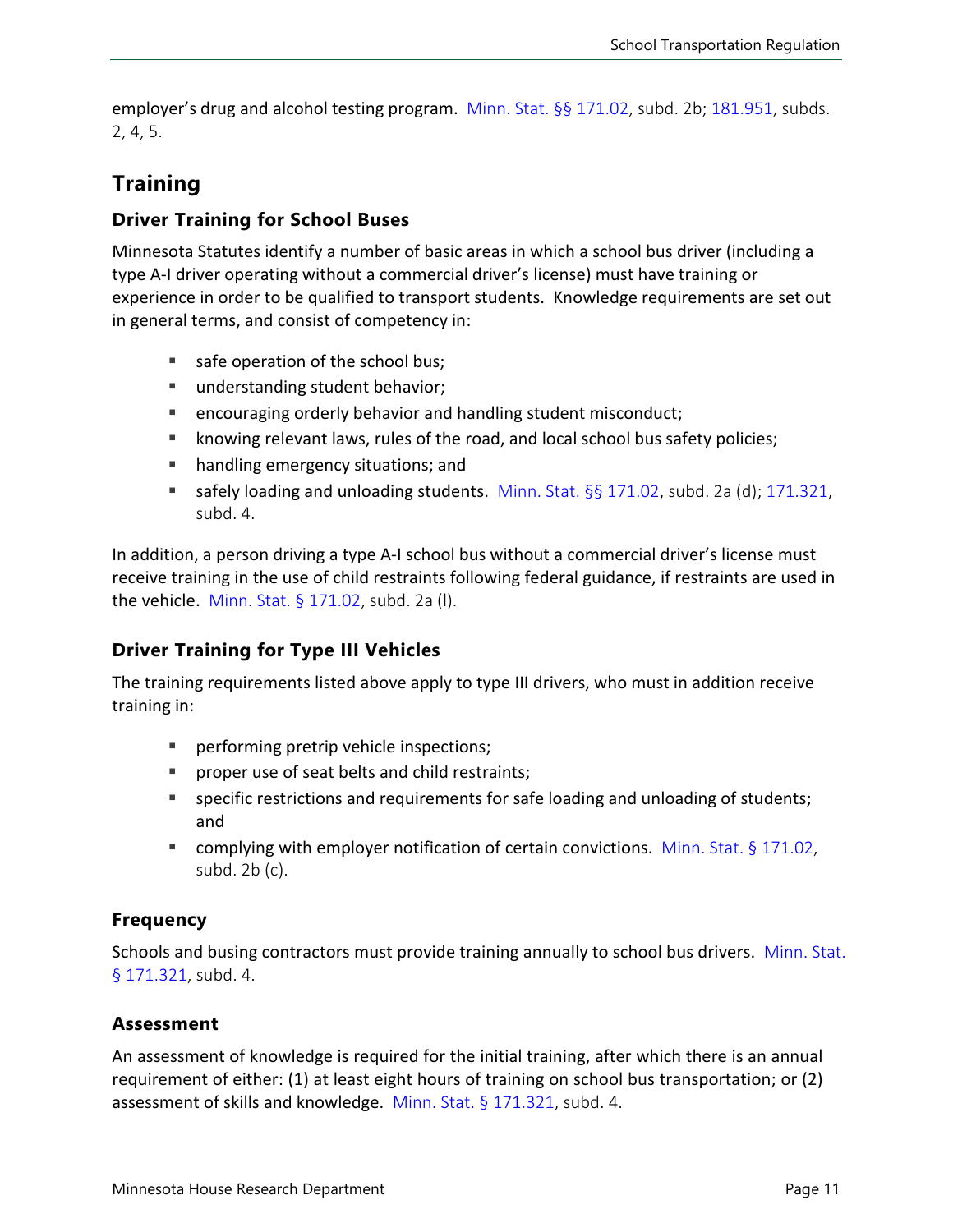#### **Student Training**

State law requires public school students enrolled in kindergarten through grade 10, as well as some other types of students, to receive training in school bus safety. The Minnesota Department of Education is required to develop a model training program. The training must cover several concepts, including:

- school bus transportation as a privilege (not a right);
- district policies for school bus safety;
- conduct on school buses:
- school bus danger zones;
- **procedures for boarding and departing the bus;**
- procedures for crossing the street; and
- school bus evacuation.

Students riding in a type A-I school bus or type III vehicle must receive the training as well. A school bus evacuation drill must also be conducted annually. [Minn. Stat. § 123B.90,](https://www.revisor.mn.gov/statutes/cite/123B.90) subd. 2.

#### **State and District Policies**

Following a statutory requirement, the Department of Public Safety has developed a model School Bus Training Manual.<sup>[7](#page-11-0)</sup> The manual serves as a model and basic set of training and evaluation requirements. The manual is based upon knowledge areas listed above, encompassing driving skills, student behavior, emergency management, vehicle inspection, laws and regulations, and special needs. Schools can add additional district-specific policies and procedures to their training.<sup>[8](#page-11-1)</sup> (A handful of schools also have assessment exceptions, which must be authorized by the department.)

In addition to meeting statutory training requirements, districts must develop a comprehensive policy on transportation safety. The statute identifies in broad terms the key areas that the policy must cover, including operating rules and procedures, a system for reporting accidents, discipline of passengers, and rules governing type III vehicles. [Minn. Stat. § 123B.91.](https://www.revisor.mn.gov/statutes/cite/123B.91)

### **Vehicle Registration and Taxes**

The following highlights key registration and vehicle taxation provisions in state law (although some fees and local option taxes are not discussed).

#### **Registration**

School buses along with type III vehicles must be registered and bear a license plate. Most school buses and type III vehicles can be registered as tax-exempt, which carries a \$5

<span id="page-11-0"></span><sup>7</sup> It is available at: https://dps.mn.gov/divisions/msp/commercial-vehicles/Pages/school-bus-safety.aspx.

<span id="page-11-1"></span><sup>8</sup> Additional resources from the Minnesota Department of Education are available at: https://education.mn.gov/MDE/dse/schfin/Trans/Safe/index.htm.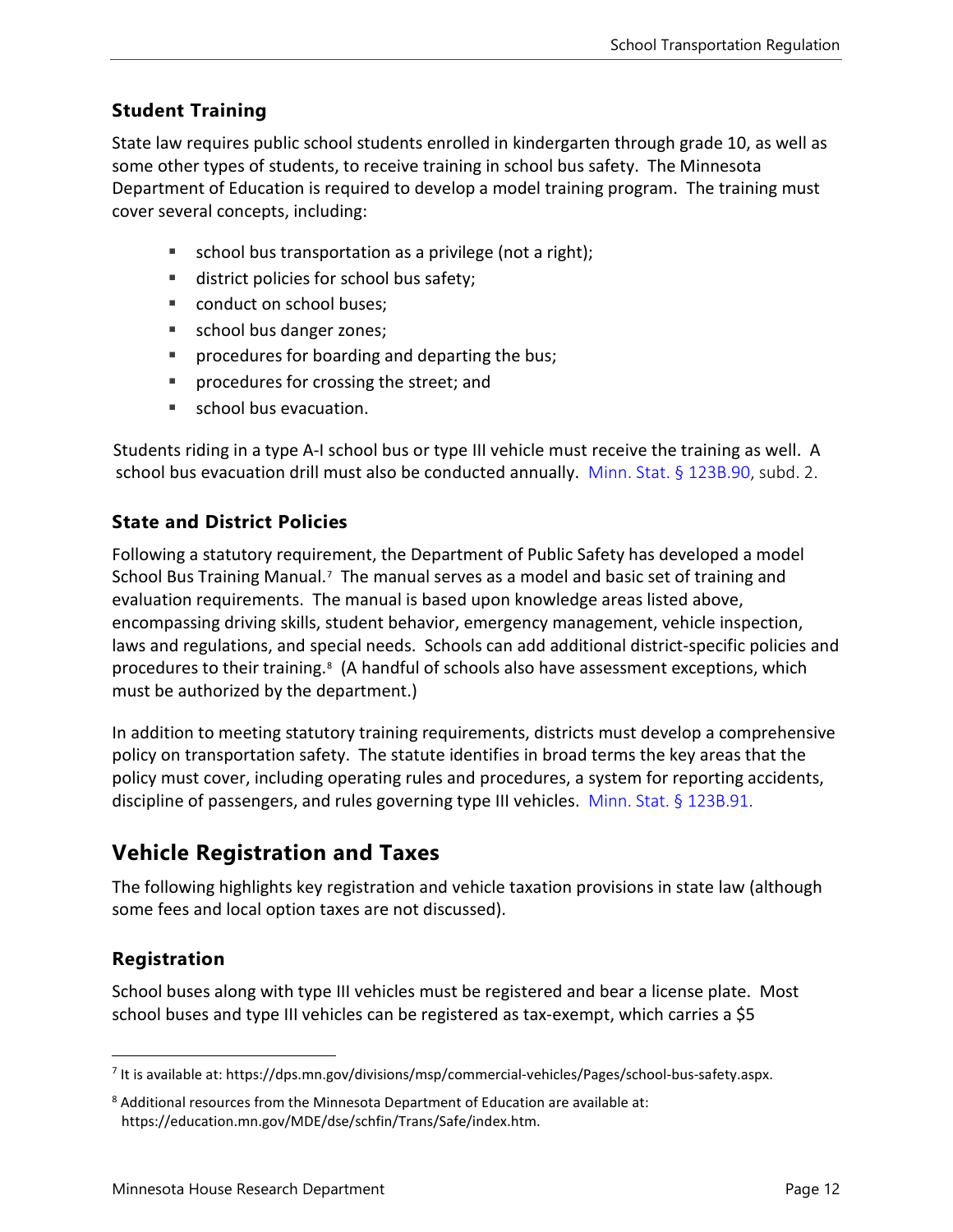administrative fee and a \$10 plate fee. The plate fee only applies the first time the vehicle is registered and when the plates are replaced. Tax-exempt vehicle registration is biennial. [Minn.](https://www.revisor.mn.gov/statutes/cite/168.012)  [Stat. § 168.012,](https://www.revisor.mn.gov/statutes/cite/168.012) subd. 1c.

#### **Registration Tax**

In addition to the fees, a registration tax might be due on a school bus depending on the circumstances.

- When registered as tax-exempt, no registration tax is due for school buses owned by schools and used only for transporting pupils to and from school. [Minn. Stat. §](https://www.revisor.mn.gov/statutes/cite/168.012) [168.012,](https://www.revisor.mn.gov/statutes/cite/168.012) subd. 1 (a)(2).
- The registration tax is \$25 for school buses used exclusively in pupil transportation by contract with a school district (i.e., being registered by a bus contractor) or in transportation for nonprofit educational institutions[.](#page-12-0)<sup>9</sup> [Minn. Stat. § 168.013](https://www.revisor.mn.gov/statutes/cite/168.013), subd. 18.

For other buses (for instance, commercial buses not used in pupil transportation) the registration tax varies with vehicle age and weight. The tax increases with higher weights but is on a reduced tax schedule beginning with vehicles that are four years old. [Minn. Stat.](https://www.revisor.mn.gov/statutes/cite/168.013) § [168.013,](https://www.revisor.mn.gov/statutes/cite/168.013) subd. 1f.

#### **Local Option Wheelage Taxes**

Counties and cities each have local authority for wheelage taxes. [Minn. Stat. §§ 163.051](https://www.revisor.mn.gov/statutes/cite/163.051); [426.05.](https://www.revisor.mn.gov/statutes/cite/426.05) More than half of the counties throughout the state impose a wheelage tax. A vehicle that is not subject to the registration tax is also exempt from county wheelage taxes, which includes some school buses (as outlined above). Until the end of calendar year 2017, the county wheelage tax rate was \$10 per year; starting January 1, 2018, counties can set a rate of up to \$20 per year.

#### **Motor Vehicle Sales Tax**

The motor vehicle sales tax, or MVST, is due on all school bus and type III vehicle purchases. [Minn. Stat. §§ 297B.01,](https://www.revisor.mn.gov/statutes/cite/297B.01) subd. 11; [297B.02](https://www.revisor.mn.gov/statutes/cite/297B.02). MVST is a 6.5 percent tax applied to the sale of new and used motor vehicles based on the purchase price. It is imposed instead of the state general sales tax.

#### <span id="page-12-1"></span>**Vehicle Standards**

#### **General Design Standards**

There are detailed requirements surrounding design and construction of school buses, which primarily arise from three sources. First, federal regulations establish safety standards for bus

<span id="page-12-0"></span><sup>&</sup>lt;sup>9</sup> School buses can also be used for nonschool-related special event transportation involving a tax-exempt entity. [Minn. Stat. § 169.4475](https://www.revisor.mn.gov/statutes/cite/169.4475).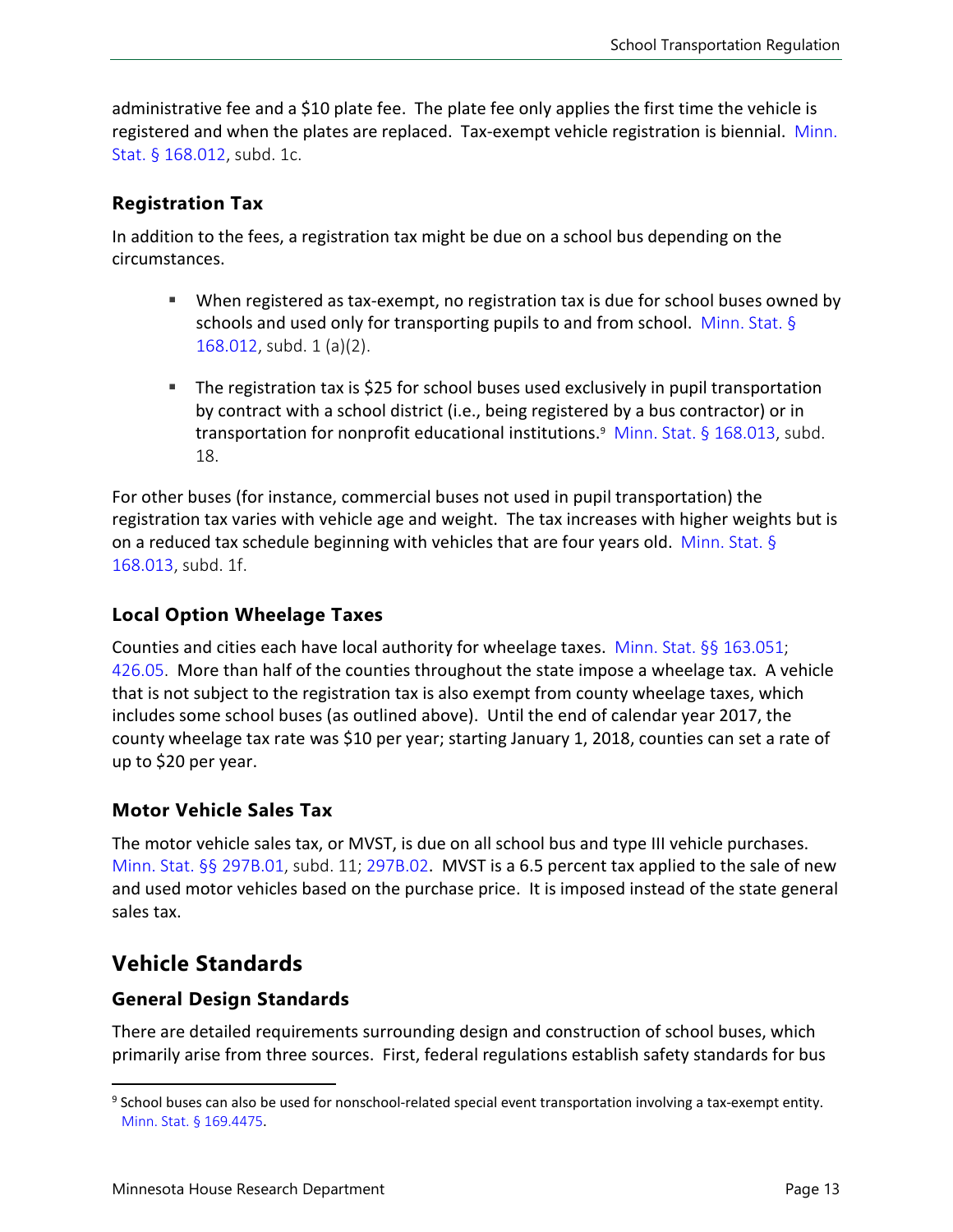manufacturers, covering bus design features such as rollover and crash protection, bus body strength, and the stop-arm system. [49 C.F.R. Part](https://www.law.cornell.edu/cfr/text/49/part-571) 571. Second, Minnesota statutes incorporate specifications developed by the National Congress on School Transportation, a nongovernmental national standards organization of education and motor safety officials. Finally, state statutes add various Minnesota-specific adjustments to the incorporated national specifications. [Minn. Stat. §§ 169.4501](https://www.revisor.mn.gov/statutes/cite/169.4501) to 169.4504.

Among numerous requirements, school buses must be equipped with a warning and safety system that consists of:

- a stop-signal arm (which rotates out on the driver side of the bus);
- **Permaller** prewarning flashing amber lights;
- **flashing red signals; and**
- for any bus manufactured after January 1, 2013, a school crossing arm.

A school bus or Head Start bus can also have a strobe light. [Minn. Stat.](https://www.revisor.mn.gov/statutes/cite/169.442) § 169.442.

#### **Type III Vehicle Equipment**

There are separate equipment standards for type III vehicles, which include:

- a maximum vehicle age of under 12 years, unless the vehicle is a bus that meets a federal safety standard covering occupant protection;<sup>[10](#page-13-0)</sup>
- a fire extinguisher;
- a first aid kit and a bodily fluids cleanup kit;
- not having exterior vehicle identification as a "school bus;"
- not being painted national school bus yellow; and
- not having a stop-arm or eight-light warning system.

Properly registered and insured type III vehicles that are used "in a nonscheduled situation" are exempt from the equipment requirements listed above if the vehicle is operated by a licensed driver who is an employee or agent of the school district. [Minn. Stat. § 169.454](https://www.revisor.mn.gov/statutes/cite/169.454).

#### **Inspections**

State law requires annual inspection of all school buses by the State Patrol, and allows the State Patrol to perform random inspections at other times. An inspection certificate must be displayed on the vehicle. Operating a school bus without displaying a valid inspection certificate from the State Patrol is a misdemeanor. The inspection requirement applies to all school buses, including type A-I buses, and to type III vehicles. [Minn. Stat. §§ 169.451](https://www.revisor.mn.gov/statutes/cite/169.451); [171.02,](https://www.revisor.mn.gov/statutes/cite/171.02) subds. 2a (n), 2b (o).

<span id="page-13-0"></span><sup>&</sup>lt;sup>10</sup> The federal safety standard regards "compartmentalization," which is a design requirement that concerns passenger seating in school buses to protect occupants in the event of a vehicle crash. [49 C.F.R. § 571.222.](https://www.law.cornell.edu/cfr/text/49/571.222)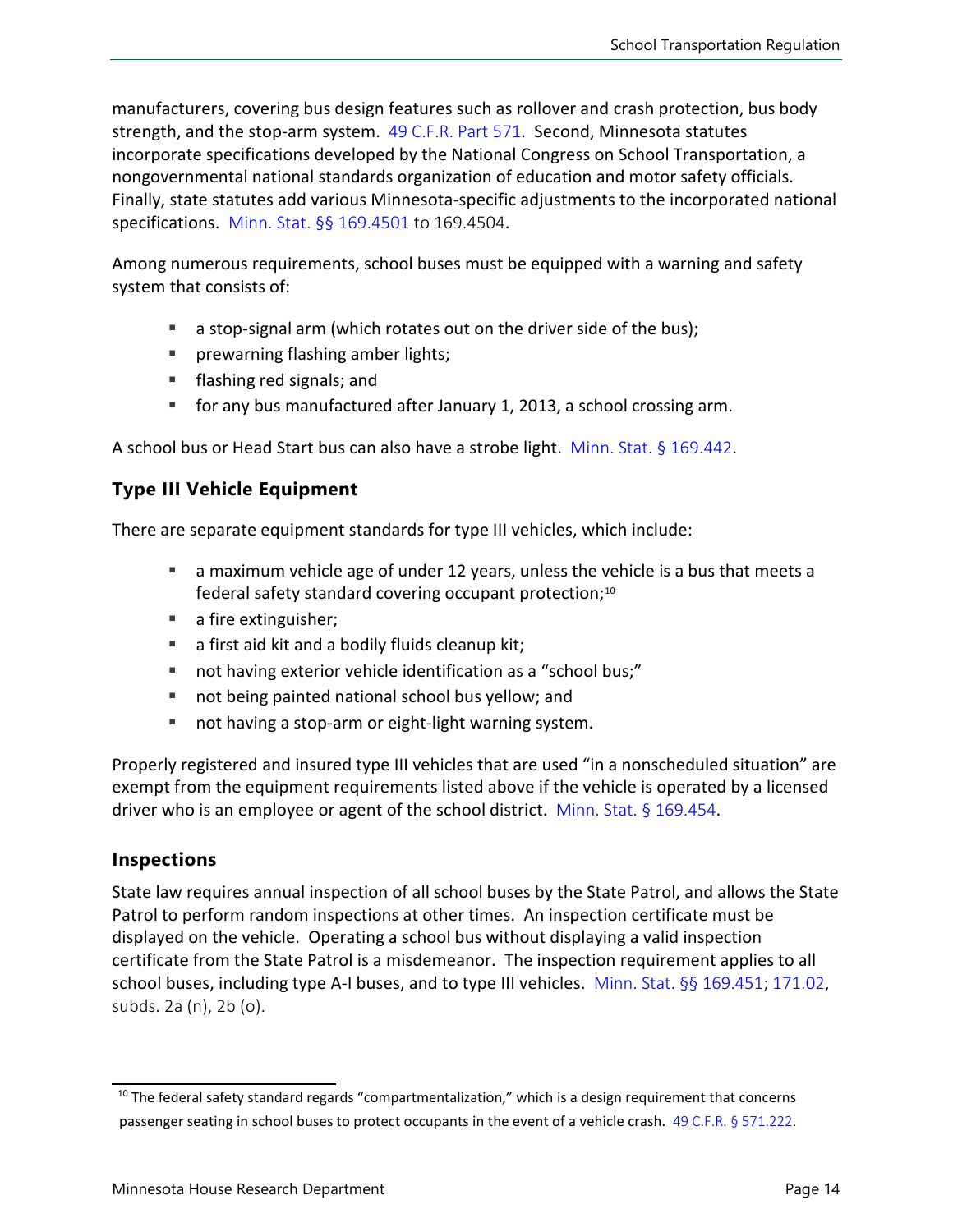## **Passenger Restraints**

#### **General Requirements**

There are two basic categories of passenger restraints: seat belts and child restraint systems (e.g., an infant car carrier, safety seat, convertible seat, or booster seat). With exceptions, use of a seat belt or child restraint system is mandated for all ages in:

- **passenger vehicles (such as cars, minivans, and pickup trucks);**
- **type III vehicles;**
- some smaller school buses; and
- commercial motor vehicles. [Minn. Stat. §§ 169.685;](https://www.revisor.mn.gov/statutes/cite/169.685) [169.686,](https://www.revisor.mn.gov/statutes/cite/169.686) subd. 1.

There are separate statutes on seat belts and on child restraint systems for younger children, and they work in conjunction with each other. In general, children who are both under age eight and under four feet nine inches tall, and are traveling in a vehicle equipped with seat belts, must be secured into a child restraint. Once either the age or height threshold is reached, the passenger can then be transported with just a seat belt. There are various exceptions from the mandate to use child restraints. [Minn. Stat. § 169.685](https://www.revisor.mn.gov/statutes/cite/169.685), subds. 5, 6.

#### **Restraints in Pupil Transportation**

In transporting pupils, child restraints for younger passengers are mandated on:

- all type III vehicles (both passenger automobiles and type III vehicles that are manufactured as buses); and
- type A-I school buses that have a gross vehicle weight rating (GVWR) of 10,000 pounds or less.

Following a relatively recent change, a federal safety standard requires all school buses with a maximum gross vehicle weight of less than 10,000 pounds to be manufactured with an approved lap and shoulder belt assembly (a three-point system) for passenger seating.<sup>[11](#page-14-0)</sup> 49 [C.F.R. § 571.208](https://www.law.cornell.edu/cfr/text/49/571.208). Passenger seat belts are not required to be installed in larger school buses, but school bus seats can be equipped with an approved seat belt assembly. [Minn. Stat.](https://www.revisor.mn.gov/statutes/cite/169.447) § [169.447](https://www.revisor.mn.gov/statutes/cite/169.447). Seat belts must be used by passengers when a school bus is so equipped. Parents and guardians can opt their children out of this provision (as can students age 18 or older) by notifying the school district in writing. [Minn. Stat. § 169.447,](https://www.revisor.mn.gov/statutes/cite/169.447) subd. 2a.

The following table outlines the basic passenger restraint requirements for pupil transportation.

<span id="page-14-0"></span> $11$  Note that the federal requirement only applies to type A-I school buses weighing less than 10,000 pounds, while under Minnesota law a type A-I school bus can weigh up to 14,500 pounds. Thus, seat belts are not mandated on type A-I buses weighing between 10,000 and 14,500 pounds.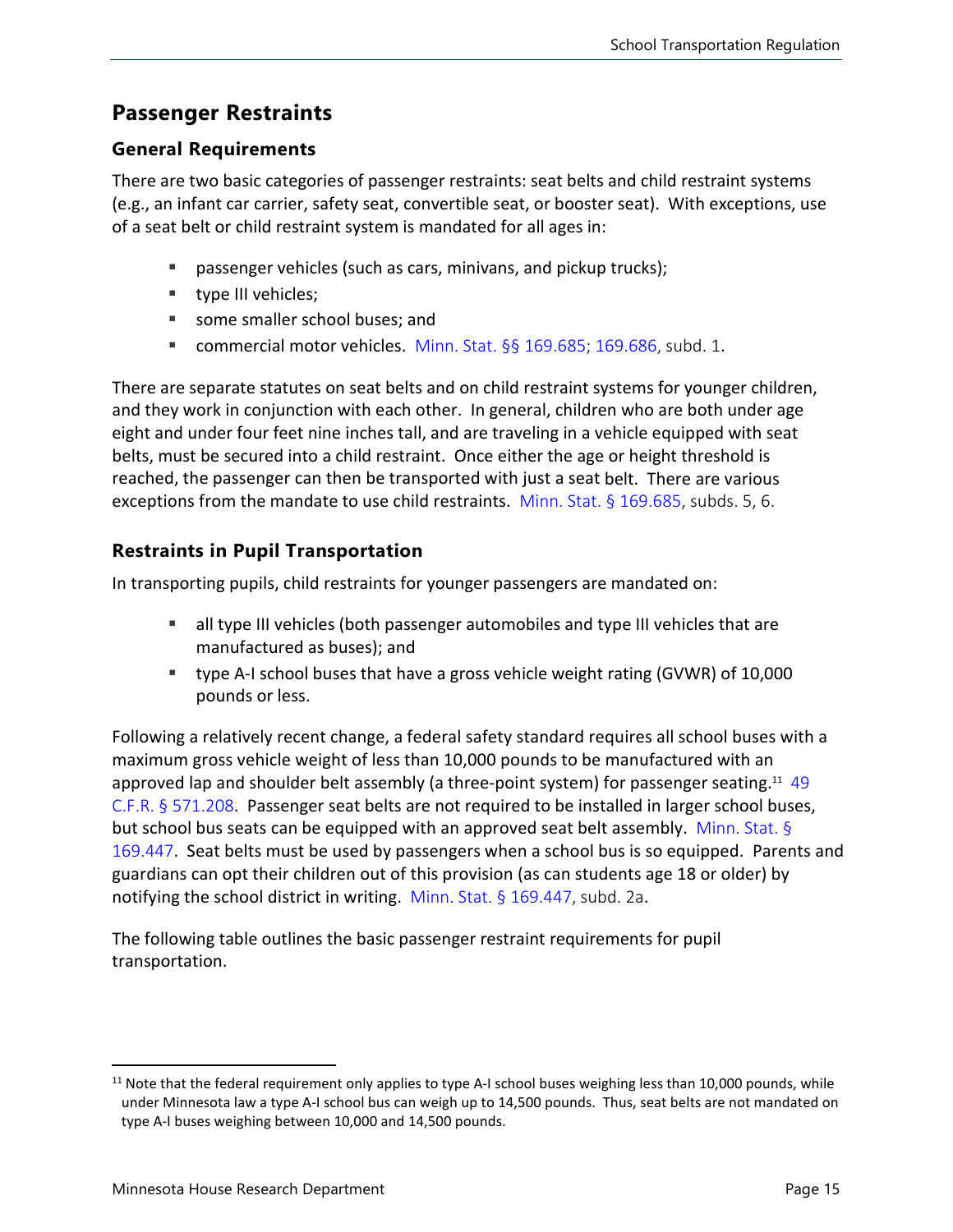|                                                                                                          | Age        | <b>Height</b>          |                        |
|----------------------------------------------------------------------------------------------------------|------------|------------------------|------------------------|
| Vehicle                                                                                                  |            | 0 to $4' 8''$          | 4' 9" or Taller        |
| Type III                                                                                                 | $0$ to $7$ | Child restraint        | Seat belt              |
|                                                                                                          | 8 or older | Seat belt              | Seat belt              |
| Small school bus (10,000<br>lbs. GVWR or less)                                                           | $0$ to $7$ | Child restraint        | Seat belt <sup>i</sup> |
|                                                                                                          | 8 or older | Seat belt <sup>i</sup> | Seat belt <sup>i</sup> |
| School bus (over 10,000                                                                                  | $0$ to $7$ | None <sup>ii</sup>     | None <sup>ii</sup>     |
| lbs. GVWR)                                                                                               | 8 or older | None <sup>ii</sup>     | None <sup>ii</sup>     |
| <b>Notes</b><br>Some buses might not be equinped with seat helts (if manufactured prior to the change in |            |                        |                        |

#### **Summary of Passenger Restraint Requirements**

<sup>i</sup> Some buses might not be equipped with seat belts (if manufactured prior to the change in federal regulations).

ii Seat belt use is required on a school bus if it is so equipped, with parental opt-out. There are separate requirements for wheelchair securement.

Minn. Stat. §§ 169.447; 169.685; 169.686.

#### **Other Restraint Provisions**

All school buses must be equipped with a seat belt for the driver, and the bus driver is required to wear the seat belt. Minn. Stat.  $\S$  169.447, subd. 2.

Minnesota Statutes contain some liability protections related to seat belts. In a personal injury or wrongful death lawsuit, a school district or school bus contractor (including any agent such as the driver or a volunteer) cannot be held liable (1) solely based on failure of an injured passenger to use a seat belt, or (2) for failure to assist a passenger in seat belt fastening or adjustment. The liability protections only apply if the school district or bus contractor has maintained all equipment in good working order and has complied with relevant laws and school district policies. [Minn. Stat. § 169.447](https://www.revisor.mn.gov/statutes/cite/169.447), subd. 2a.

#### **Traffic Regulations**

#### **Operating Rules for School Bus Drivers**

Drivers of a school bus must comply with a variety of traffic regulations that are specific to pupil transportation. They include stopping at railroad crossings, requirements for use of the stoparm and lighting system, methods for proper loading and unloading of students, and times of day to use headlights and taillights. [Minn. Stat. §§ 169.28;](https://www.revisor.mn.gov/statutes/cite/169.28) [169.441](https://www.revisor.mn.gov/statutes/cite/169.441) to 169.444; [169.48](https://www.revisor.mn.gov/statutes/cite/169.48).

State law (1) requires all school buses and Head Start buses to be equipped with driver seat belts, and (2) prohibits drivers from making cell phone calls for personal use when the vehicle is part of traffic, including through a hands-free feature. The cell phone ban also applies to type III vehicle drivers. [Minn. Stat. §](https://www.revisor.mn.gov/statutes/cite/169.443) 169.443, subd. 9. (There is a separate prohibition on handheld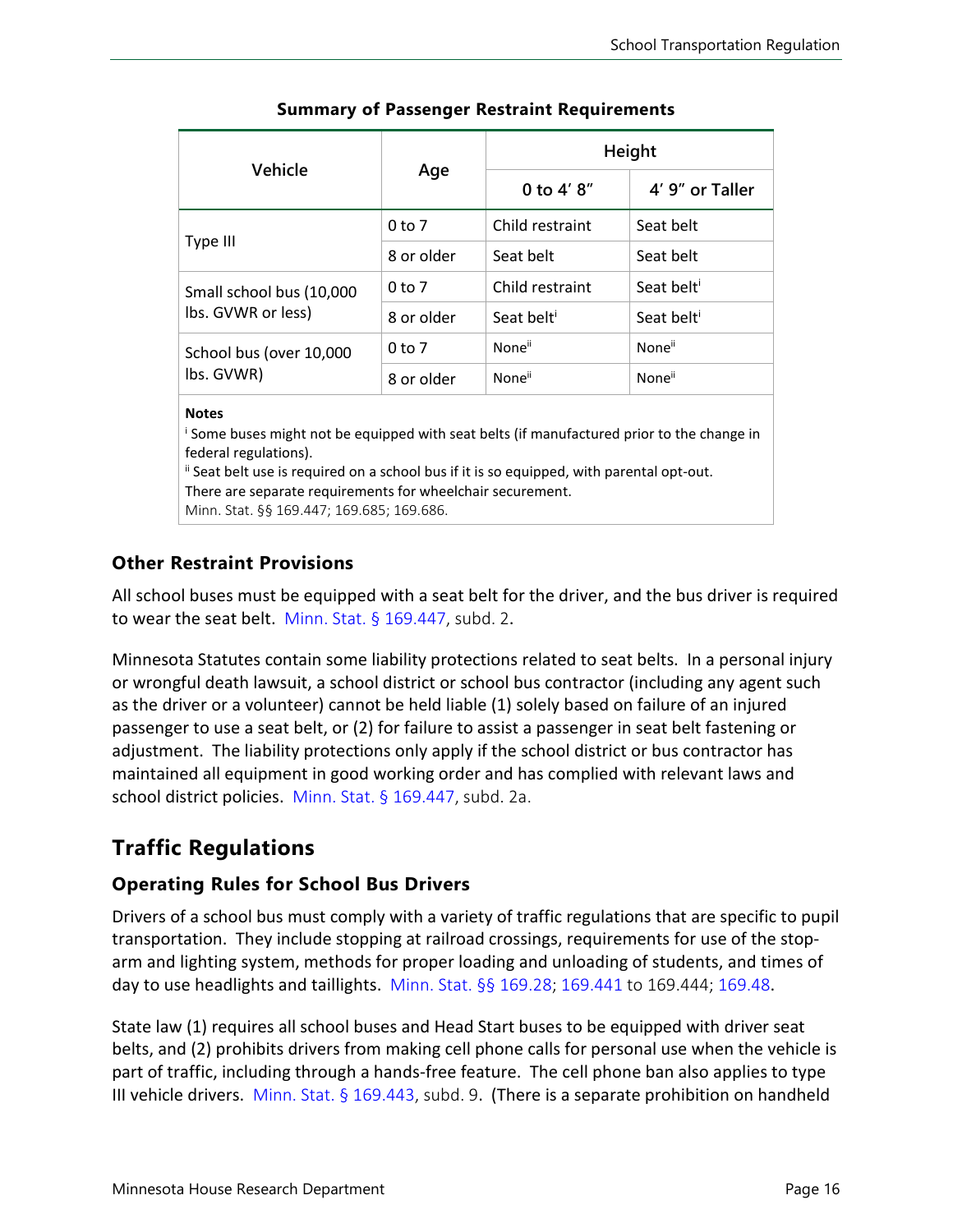cell phone use as well as texting and electronic messaging; it applies to all drivers. [Minn. Stat. §](https://www.revisor.mn.gov/statutes/cite/169.475) [169.475.](https://www.revisor.mn.gov/statutes/cite/169.475))

#### **Operating Rules for Type III Vehicle Drivers**

Many school bus operation regulations do not apply to type III vehicles. For example, type III vehicles do not need to stop at railroad crossings, and the vehicles do not need to use a stoparm or flashing red lights since they are not equipped with them. [Minn. Stat. § 169.28,](https://www.revisor.mn.gov/statutes/cite/169.28) subd. 1.

The pretrip inspection of a type III vehicle is similar to that required for school buses (and other commercial motor vehicles). Before departing on pupil transportation each day, the driver must check mechanicals (such as oil level and condition of tires), the vehicle exterior (such as mirrors and lights), the vehicle interior (such as information gauges and wipers), and safety equipment (such as a fire extinguisher and reflective triangles). A pretrip inspection form must be filled out and kept in the vehicle while it is being driven.

The driver of a type III vehicle is also subject to passenger loading and unloading requirements. Drivers loading or unloading passengers in a type III vehicle must (1) use the right-hand or curbside side of the vehicle, (2) use hazard lights while loading and unloading, and (3) place the vehicle in park. [Minn. Stat. §§ 169.443,](https://www.revisor.mn.gov/statutes/cite/169.443) subd. 6; [169.28,](https://www.revisor.mn.gov/statutes/cite/169.28) subd. 1. A driver may not load or unload passengers:

- $\blacksquare$  in a traffic lane or turn lane (unless it is a parking lane);
- on the roadway shoulder;
- so that the passenger has to subsequently cross the road, unless it is otherwise impractical; or
- **The anall incontant in a manner that stops other traffic.** [Minn. Rules part 7470.1500](https://www.revisor.mn.gov/rules/7470.1500/).

#### **Operating Rules for Other Motorists**

Drivers who encounter a school bus face additional traffic regulations that are specific to school buses. A driver must:

- stop at least 20 feet away from a stopped school bus that is displaying the stop-arm signal and flashing red lights (which does not apply if the bus is on a separate roadway);
- not pass on the right side of a school bus that is displaying warning flashing amber lights;
- stop for a column of children who are crossing a street, and for a school safety patrol or crossing guard who is helping children cross or stopping traffic with an official signal; and
- yield to a school bus that is attempting to enter that motorist's lane after loading or unloading pupils. [Minn. Stat.](https://www.revisor.mn.gov/statutes/cite/169.20) §§ 169.20, subd. 7; [169.21](https://www.revisor.mn.gov/statutes/cite/169.21), subd. 2; [169.444](https://www.revisor.mn.gov/statutes/cite/169.444).

Violation of the law on stopping for a school bus is a misdemeanor. Some violations carry a minimum \$500 fine, and the penalty can increase to a gross misdemeanor in some situations.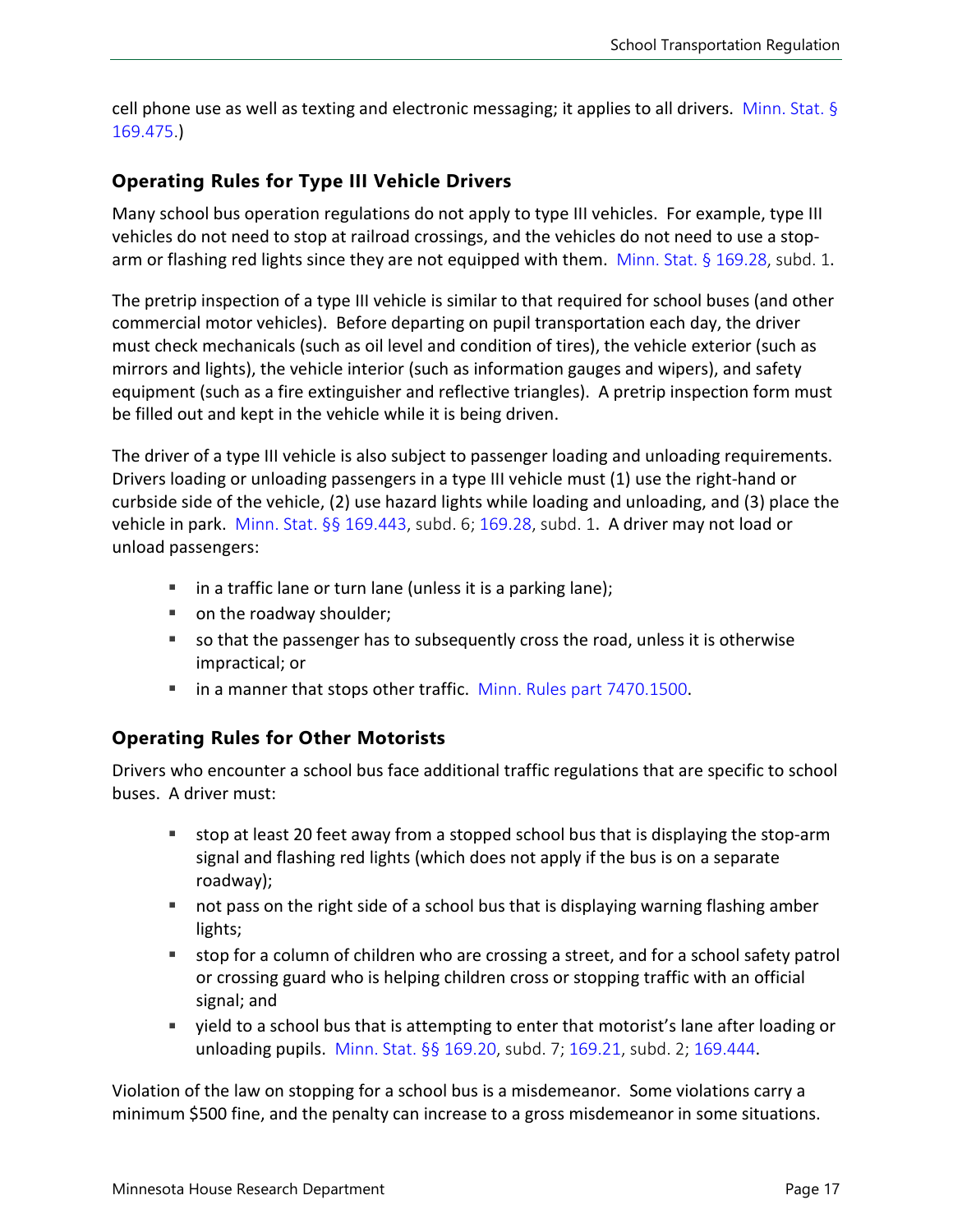## **Driving Privileges**

#### **Notification of Driving Incidents**

Upon conviction for specific disqualifying offenses, the courts must determine if the offender is a school bus driver and if so, must within ten days notify the Department of Public Safety as well as the school district of the conviction. [Minn. Stat. § 631.40,](https://www.revisor.mn.gov/statutes/cite/631.40) subd. 1a.

Federal regulations also require a commercial driver's license holder who is convicted of a traffic violation (other than for parking) to notify both the state and that person's employer, such as a school district or busing contractor.  $49$  [C.F.R. § 383.31](https://www.law.cornell.edu/cfr/text/49/383.31). The notification must be made within 30 days of the conviction. If a commercial driver's license is suspended, the license holder must notify any employer of the suspension. [49 C.F.R. § 383.33](https://www.law.cornell.edu/cfr/text/49/383.33).

If a type III vehicle driver is convicted of various offenses (outlined below), the person must notify the employer within ten days of the conviction. [Minn. Stat. §](https://www.revisor.mn.gov/statutes/cite/171.02) 171.02, subd. 2b (k). (This notification requirement applies to type III drivers but not type A-I drivers operating without an endorsement.) Also, a type III vehicle driver must inform an employer of loss of driving privileges (such as license suspension, cancellation, or revocation) by the day after receiving notice of the loss of privileges. [Minn. Stat.](https://www.revisor.mn.gov/statutes/cite/171.02) § 171.02, subd. 2b (l).

#### **Removal of Privileges: School Buses**

Privileges to drive a school bus can be denied or removed for a variety of offenses, and the length of time for lost privileges depends on the type of violation.<sup>[12](#page-17-0)</sup>

First, following a conviction for a "disqualifying offense," the Department of Public Safety must permanently deny or cancel the person's school bus endorsement (or for nonresidents, the person's school bus driving privileges). [Minn. Stat. § 171.3215,](https://www.revisor.mn.gov/statutes/cite/171.3215) subd. 2.

"Disqualifying offenses" include:

- any felony offense;
- some drug-related violations (if not a petty misdemeanor);
- violation of some specified prohibitions relating to minors (such as fifth-degree criminal sexual conduct and dissemination of harmful materials to minors); and
- a DWI violation while operating a school bus. Minn. Stat. [§ 171.3215,](https://www.revisor.mn.gov/statutes/cite/171.3215) subd. 1.

Other incidents that can trigger loss of bus driving privileges include the following.

 Upon conviction for a DWI violation that does not take place when operating a school bus, the department must cancel the person's school bus endorsement for at least five years (if the violation occurs while operating a school bus, it is a

<span id="page-17-0"></span> $12$  This section identifies ways in which school bus driving privileges can be removed under school bus regulations. The discussion does not identify other laws leading to license suspension, cancellation, or revocation that apply universally to all drivers.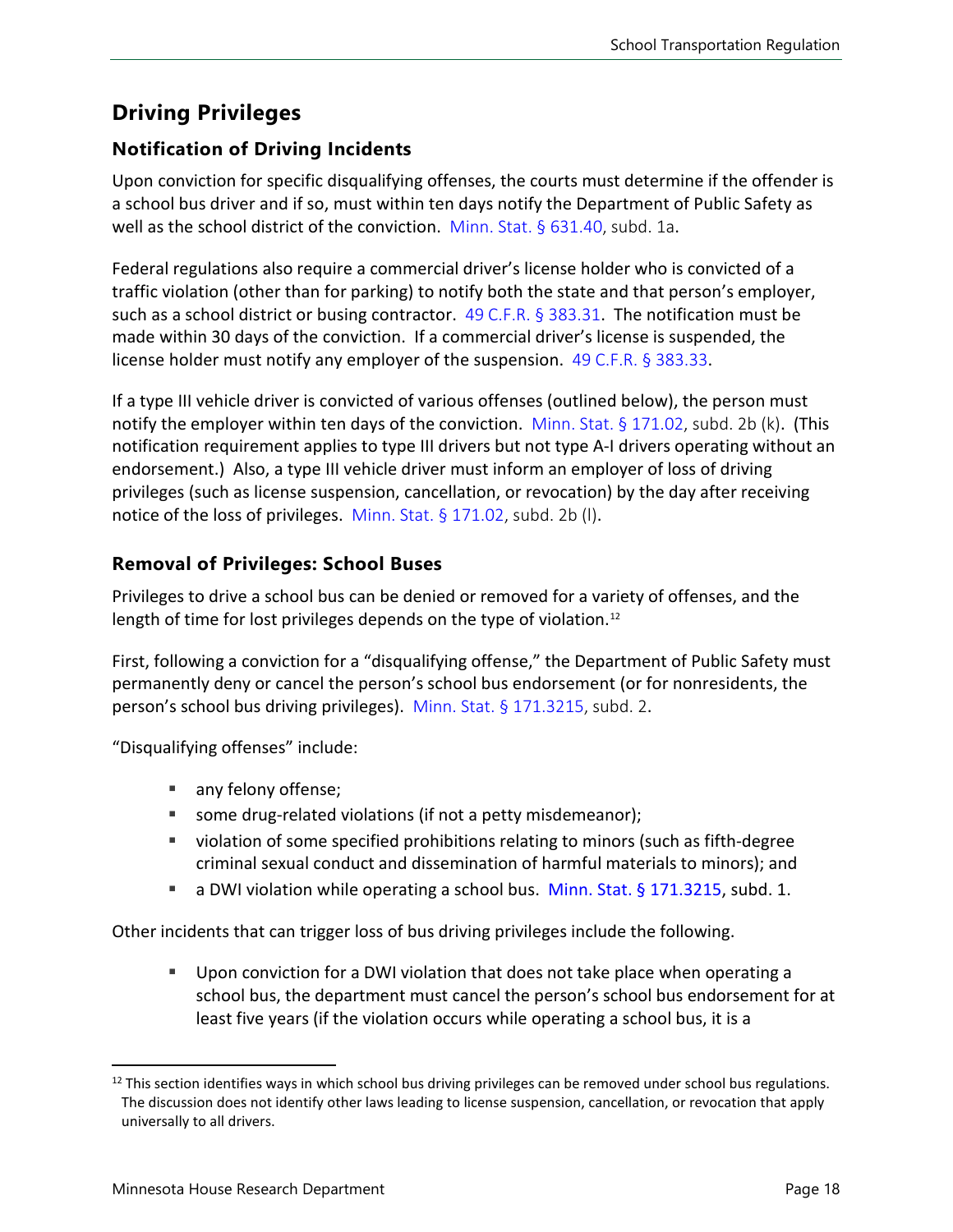disqualifying offense as discussed above). [Minn. Stat. § 171.3215](https://www.revisor.mn.gov/statutes/cite/171.3215), subd. 2. The endorsement cannot be reinstated until the driver has successfully completed an alcohol or controlled substance abuse treatment program.

- Conviction of a fourth moving violation within three years causes cancellation of an endorsement for one year from the date of the last conviction. [Minn. Stat.](https://www.revisor.mn.gov/statutes/cite/171.3215) § [171.3215](https://www.revisor.mn.gov/statutes/cite/171.3215), subd. 2.
- The department must disqualify a person from driving a commercial motor vehicle for various offenses identified under federal regulations. These range from using a vehicle to commit a felony to a number of serious traffic offenses. [Minn. Stat.](https://www.revisor.mn.gov/statutes/cite/171.165) § [171.165](https://www.revisor.mn.gov/statutes/cite/171.165), subd. 1.
- The department must revoke a school bus endorsement if the driver is convicted of some misdemeanor offenses related to school bus operation and children's safety around school buses. [Minn. Stat. § 171.17](https://www.revisor.mn.gov/statutes/cite/171.17), subd. 1 (b).
- The department can cancel a school bus endorsement if the person is convicted of a gross misdemeanor or a series of violations that are determined to be a risk to public safety. [Minn. Stat. §](https://www.revisor.mn.gov/statutes/cite/171.3216) 171.3216.
- A person cannot obtain a school bus endorsement if the person has a pending charge of a felony against another. A person's failure to notify the employer about felony charges causes revocation of an existing endorsement. [Minn. Rules part](https://www.revisor.mn.gov/rules/7414.0400/) [7414.0400,](https://www.revisor.mn.gov/rules/7414.0400/) subp. 3.

#### **Removal of Privileges: Type A-I School Buses/MFSABs and Type III Vehicles**

A person cannot operate a type A-I school bus or equivalent MFSAB (without a commercial driver's license), or a type III vehicle, if convicted of:

- any of the previously identified "disqualifying offenses" (which permanently removes school bus and type III vehicle driving privileges);
- **a** DWI or implied consent violation (which removes driving privileges for five years);
- operating a school bus, type III vehicle, or Head Start bus with any evidence of alcohol consumption in the bloodstream (which removes driving privileges for five years); or
- <span id="page-18-0"></span>some repeat violations:  $(1)$  a fourth moving violation within three years in the case of type A-I school bus drivers; or (2) a third moving violation within three years in the case of type III vehicle drivers (both of which remove driving privileges for one year from the date of the last conviction). Minn. [Stat. §§ 169A.31](https://www.revisor.mn.gov/statutes/cite/169A.31); [171.02,](https://www.revisor.mn.gov/statutes/cite/171.02) subds. 2a, 2b.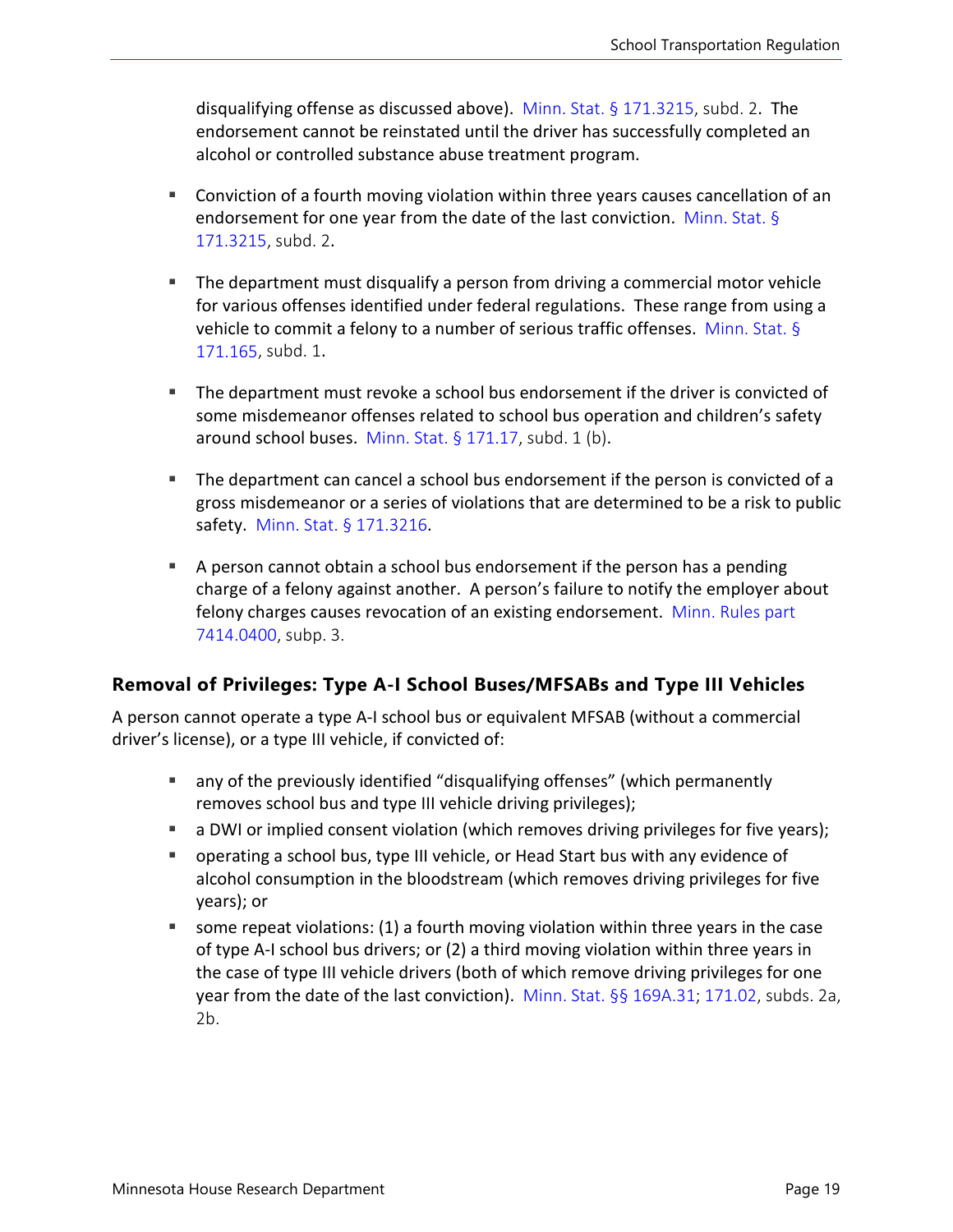### **Regulations for Noncommercial Drivers**

This section summarizes the regulatory structure for drivers who transport pupils without holding a commercial driver's license and the requisite endorsements. Examples of such drivers include teachers who drive students occasionally or school staff who have multiple duties that include some transportation.

#### **Type A-I School Buses/MFSABs**

As previously outlined, a type A-I school bus or equivalent MFSAB can be operated without a commercial driver's license (and accompanying endorsements) but several conditions must be met.[13](#page-19-0) Key requirements are that (1) transportation can **only be for school-related activities** and not for going to and from student residences or pickup and drop-off points, and (2) the driver is **not employed solely to provide pupil transportation**.

Other requirements are that:

- the bus is designed to carry a maximum of 15 people or less, including the driver;
- vehicle weight is no more than 14,500 pounds (the cutoff for type A-I school buses);
- the vehicle operator is an employee of the school bus owner, lessor, or contractor;
- the employer (e.g., school district or bus transport contractor) has a program for driver training and certification;
- there is a background investigation;
- the driver undergoes a physical examination;
- $\blacksquare$  the driver's license is annually verified by the school district or bus contractor;<sup>[14](#page-19-1)</sup>
- **the driver has not been recently convicted of various traffic or DWI-related offenses;**
- **students receive school bus passenger training;**
- the driver is trained on the use of child safety restraints;
- the district or school bus contractor maintains documentation that annually certifies that the requirements are being met;
- the vehicle has a State Patrol inspection certificate; and
- the term "school" on the front and rear of the bus is replaced by the term "activities." [Minn. Stat.](https://www.revisor.mn.gov/statutes/cite/171.02)  $\S$  171.02, subds. 2, 2a.

If the requirements listed above are not met, a commercial driver's license with school bus and passenger endorsements is necessary for pupil transportation using the vehicle.

<span id="page-19-0"></span> $13$  Part of the policy rationale behind allowing operation of type A-I school buses without a commercial driver's license (but subject to a narrower set of driver regulations) regards 15-passenger vans. The relatively easier requirements for type A-I school buses likely reflects state and federal interest in shifting pupil transportation away from 15-passenger vans and the policy goal of enhancing pupil safety.

<span id="page-19-1"></span><sup>&</sup>lt;sup>14</sup> A separate statute requires annual license verification by a school district or busing contractor of "each employee who regularly transports students." [Minn. Stat.](https://www.revisor.mn.gov/statutes/cite/171.321) § 171.321, subd. 5.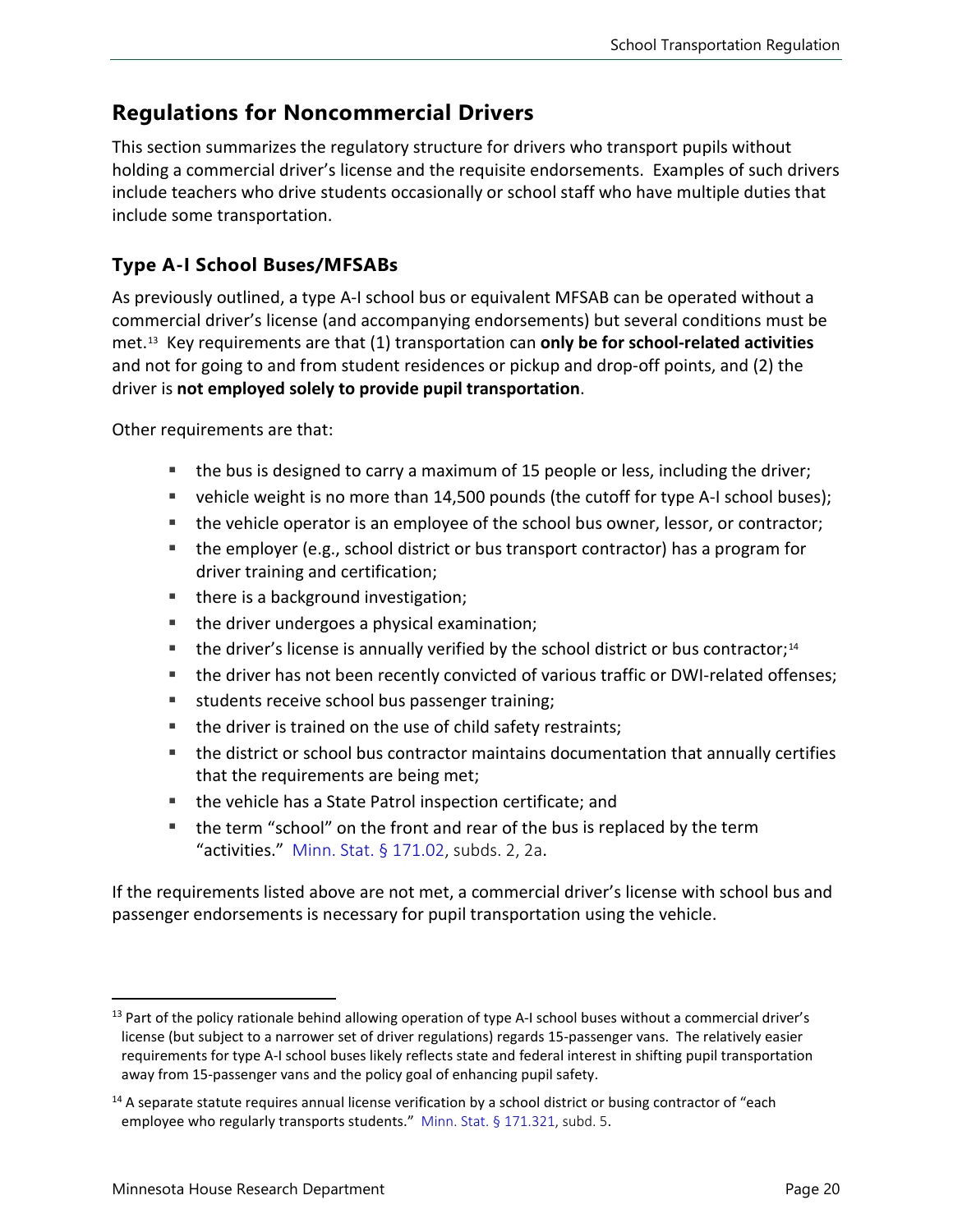#### **Type III Vehicles**

Regulations related to driving type III vehicles without a commercial license are similar to those for type A-I school bus drivers.<sup>[15](#page-20-0)</sup> The type III vehicle requirements are that:

- **the vehicle operator is an employee of the school bus owner, lessor, or contractor;**
- the employer (e.g., school district or bus transport contractor) has a program for driver training and certification that covers specific statutory items;
- there is a background investigation of the driver, which must meet specific requirements for different types of employees;
- $\blacksquare$  the driver's license is annually verified by the school district or bus contractor;<sup>[16](#page-20-1)</sup>
- $\blacksquare$  if the person is hired solely to transport students in type III vehicles:
	- o the driver must undergo a physical examination,
	- o the employer has to have a mandatory drug testing program for job applicants (i.e., pre-employment testing), and
	- o the driver must comply with a testing program (that the employer may optionally establish);
- **the driver has not been recently convicted of various traffic or DWI-related offenses;**
- **the driver notifies his or her employer:** 
	- o within ten days of a conviction for any offense that prevents operating the vehicle, and
	- o immediately following notice received by the driver of a loss of driving privilege (such as license suspension, cancellation, or revocation);
- students receive school bus passenger training;
- the district or school bus contractor maintains documentation that the requirements are being met;
- the type III vehicle has a State Patrol inspection certificate; and
- the vehicle meets various equipment requirements (see [Vehicle Standards,](#page-12-1) page [13\)](#page-12-1). [Minn. Stat. §§ 169.454;](https://www.revisor.mn.gov/statutes/cite/169.454) [171.02,](https://www.revisor.mn.gov/statutes/cite/171.02) subds. 2, 2b.

A couple of the requirements, regarding a physical exam and drug and alcohol testing, do not apply if the driver "is not employed for the sole purpose of operating a type III vehicle." Minn. [Stat. § 171.02,](https://www.revisor.mn.gov/statutes/cite/171.02) subd. 2b (p). (The exceptions are aimed particularly at teachers and other school staff who are employed mainly for other purposes but provide pupil transportation on occasion.)

<span id="page-20-0"></span> $15$  The requirements are arguably designed to regulate transport of students in vehicles that would be familiar to a typical driver (such as a minivan or SUV), in a manner that does not require a commercial driver's license but does set some safety requirements paralleling those faced by holders of a commercial license.

<span id="page-20-1"></span><sup>&</sup>lt;sup>16</sup> A separate statute requires annual license verification by a school district or busing contractor of "each employee who regularly transports students." [Minn. Stat.](https://www.revisor.mn.gov/statutes/cite/171.321) § 171.321, subd. 5.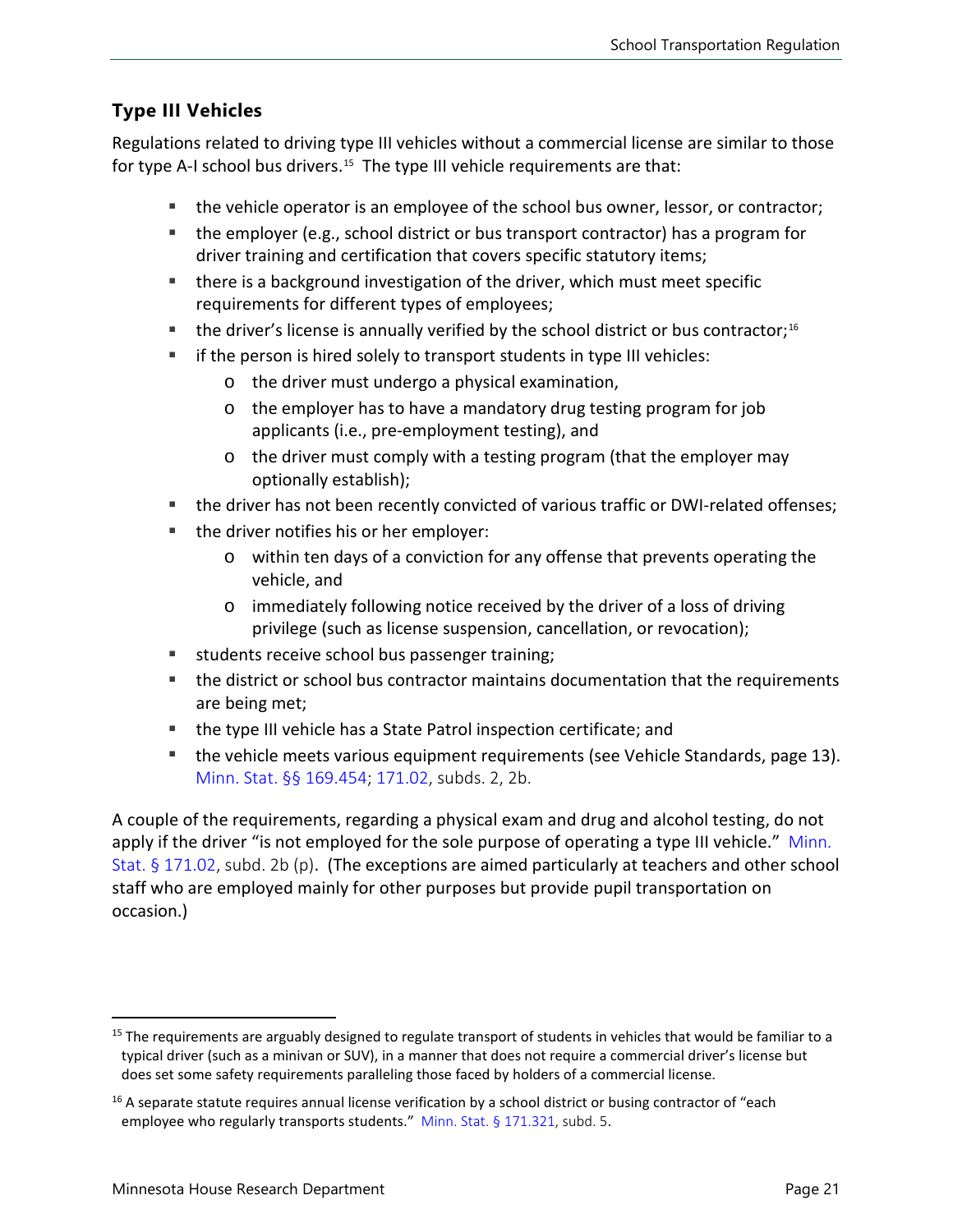#### **Type III Vehicle Operation by Volunteers**

The regulations prohibit volunteers from driving type III vehicles for school functions or activities. [Minn. Stat. §](https://www.revisor.mn.gov/statutes/cite/171.02) 171.02, subd. 2b (b). Volunteers are not able to drive if the school is involved in providing the vehicles, organizing or coordinating the transportation, or giving compensation for transport. The regulations do not limit parents from giving rides to their children or arranging carpools independent of the school.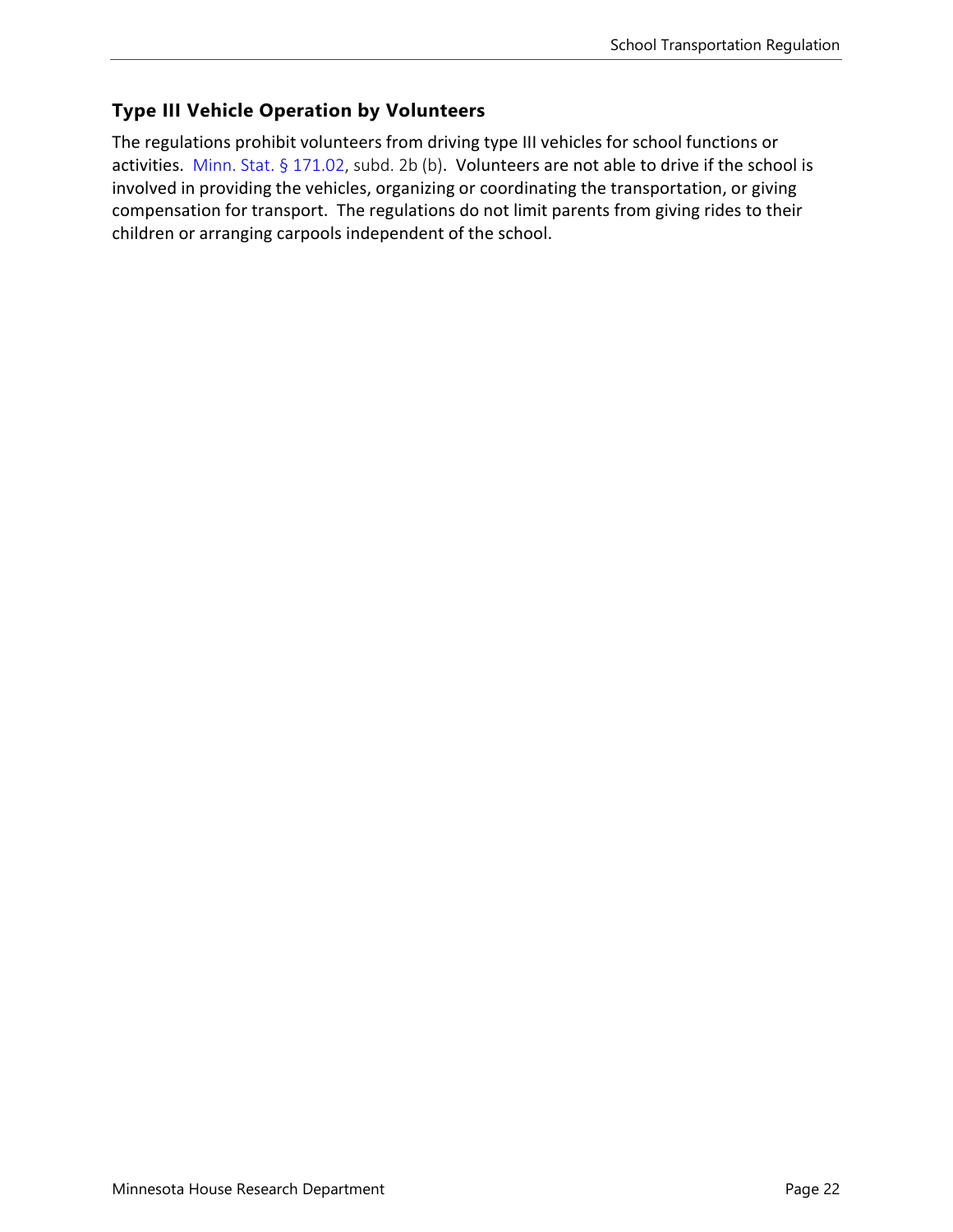## <span id="page-22-0"></span>**Appendix: Recent Law Changes**

This section reviews the highlights of legislative changes in recent years that impact pupil transportation, particularly with regard to type III vehicle regulations, child restraint systems, seat belts, and school bus equipment standards.

## **2019**

**School bus lighting and signs.** The 2019 Legislature temporarily authorized school buses to be equipped with supplemental lighting systems (designed to provide additional visibility to the bus when it is loading and unloading students.) The additional lights activate in conjunction with existing prewarning and stoplighting systems. In addition, the change broadened the options for signage that must be placed on the rear of a school bus, so that a changeable electronic message sign can be used instead of static lettering (which outlines no passing the bus when red lights are flashing). Approved messages display when the lighting systems are in use, and text can differ depending on whether the bus is preparing to stop or is stopped.

Installation of the supplemental lighting system is at the discretion of school districts and bus contractors. Each system is subject to approval by the Department of Public Safety, which must also evaluate relevant research and consult with stakeholders. The authority runs from July 1, 2019, to August 1, 2022; buses outfitted with an authorized supplemental lighting system during that time can remain equipped with it on an ongoing basis. Laws 2019, [1st spec. sess.,](https://www.revisor.mn.gov/laws/2019/1/Session+Law/Chapter/3/)  [ch. 3,](https://www.revisor.mn.gov/laws/2019/1/Session+Law/Chapter/3/) art. 3, §§ 47, 51-52.

**Other changes.** Other statutory modifications included:

- **EXED** directing motorists to yield to a school bus attempting to enter a lane after loading or unloading students;
- **EXED** eliminating a certificate of inspection requirement for child care provider buses;
- permitting the rub rail (along the beltline) on a school bus to be black or yellow, instead of just black; and
- **Fig. 2019**, 1st spec. sess., ch. 3, art. 3, **Proberts** in stranger stroke lights. [Laws 2019, 1st spec. sess., ch. 3,](https://www.revisor.mn.gov/laws/2019/1/Session+Law/Chapter/3/) art. 3, §§ 40, 49, 50, 58.

### **2017**

**School bus standards.** The 2017 Legislature amended aspects of statutory school bus body standards, including those related to floor covering, insulation, windows, surveillance systems, and procedures to provide certification to the Department of Public Safety. [Laws 2017, 1st](https://www.revisor.mn.gov/laws/2017/1/Session+Law/Chapter/3/)  [spec. sess., ch. 3](https://www.revisor.mn.gov/laws/2017/1/Session+Law/Chapter/3/), art. 3, §§ 58-64. It also modified Minnesota's incorporation of nationally developed specification standards on school bus body and chassis design and specially equipped school buses. Under the change, the latest edition of the standards produced in 2015 by the National Congress on School Transportation will be used in the state, starting with buses manufactured after August 1, 2017.